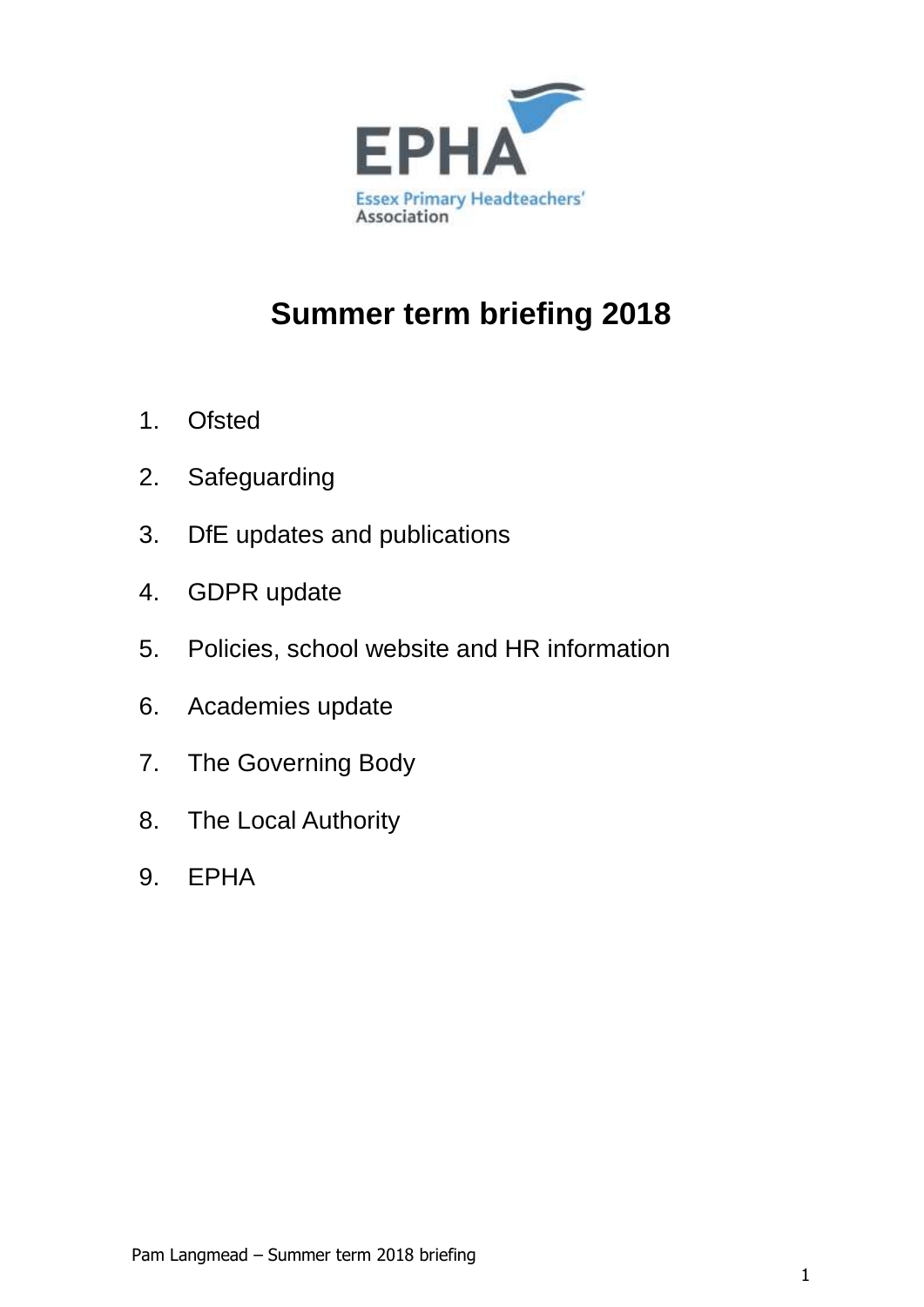# **Key information**

#### **Section 5 handbook – minor updates – most up to date version, now April 2018** Minor updates in the Section 5 handbook in March 2018

This change clarifies the timetable for the inspection of an exempt school (paragraph 17): Where risk assessment identifies sufficient concerns about decline in the performance of pupils' academic achievement and overall decline in performance, these outstanding schools will receive a section 8 no formal designation inspection (see paragraph 22). If during the course of the inspection, the lead inspector finds that the school's overall effectiveness may no longer be outstanding, then the lead inspector may deem the section 8 inspection as a section 5 inspection.

April 2018 Updated paragraphs 21 and 23 to clarify that good schools are now inspected approximately every FOUR years (previously three years).

21 Short inspections of good schools

The frequency of inspection is proportionate to the performance and circumstances of schools. Schools judged to be good at their previous section 5 inspection will normally receive a one-day short inspection, carried out under section 8, approximately every four years, as long as the quality of education remains good at each short inspection. The separate section 8 handbook explains how these short inspections will be carried out. Some good schools will automatically receive a full section 5 inspection instead of a section 8 short inspection. This will affect approximately a fifth of good schools, and will occur when Ofsted's risk assessment process indicates that the quality of provision may have deteriorated significantly.

23 Pupil referral units, special schools (including maintained special schools and non-maintained special schools) and maintained nursery schools that were judged good or outstanding at their previous section 5 inspection will normally receive short inspections approximately every four years carried out under section 8, to confirm that the quality of education remains good or outstanding.17 These settings are not exempt from routine inspections if they are judged outstanding.

**Section 8 handbook – minor update – most up to date version, now April 2018** Updated the requires improvement and special measures/serious weaknesses sections: section 5 inspections can take place up to 30 months after the last section 5 inspection for these categories. Good schools are inspected approximately every 4 years.

EPHA has published versions of each handbook with the changes highlighted <https://essexprimaryheads.co.uk/info-and-documents/ofsted/>

# **Amanda Spielman's speech at the ASCL conference**

On 12 March 2018, Ofsted published the text of a speech from Her Majesty's Chief Inspector (HMCI), Amanda Spielman, which she gave at the Association of School and College Leaders (ASCL) annual conference 2018.

Her speech focuses on teacher workload, and she says she sees scope for Ofsted to tackle workload through the new inspection framework it's developing for 2019.

Regarding the new framework, she says:

One of her top priorities is to ensure it explores "the things that either give a good judgement of educational effectiveness or are vital to young people's development"

She intends to ensure the new framework is "as sharply focused as possible on the things that matter most"

She adds that the framework development is supported by Ofsted's research programme, which includes, among other things:

- Its curriculum survey
- International research on lesson observation
- A review of book scrutiny practice

Pam Langmead – Summer term 2018 briefing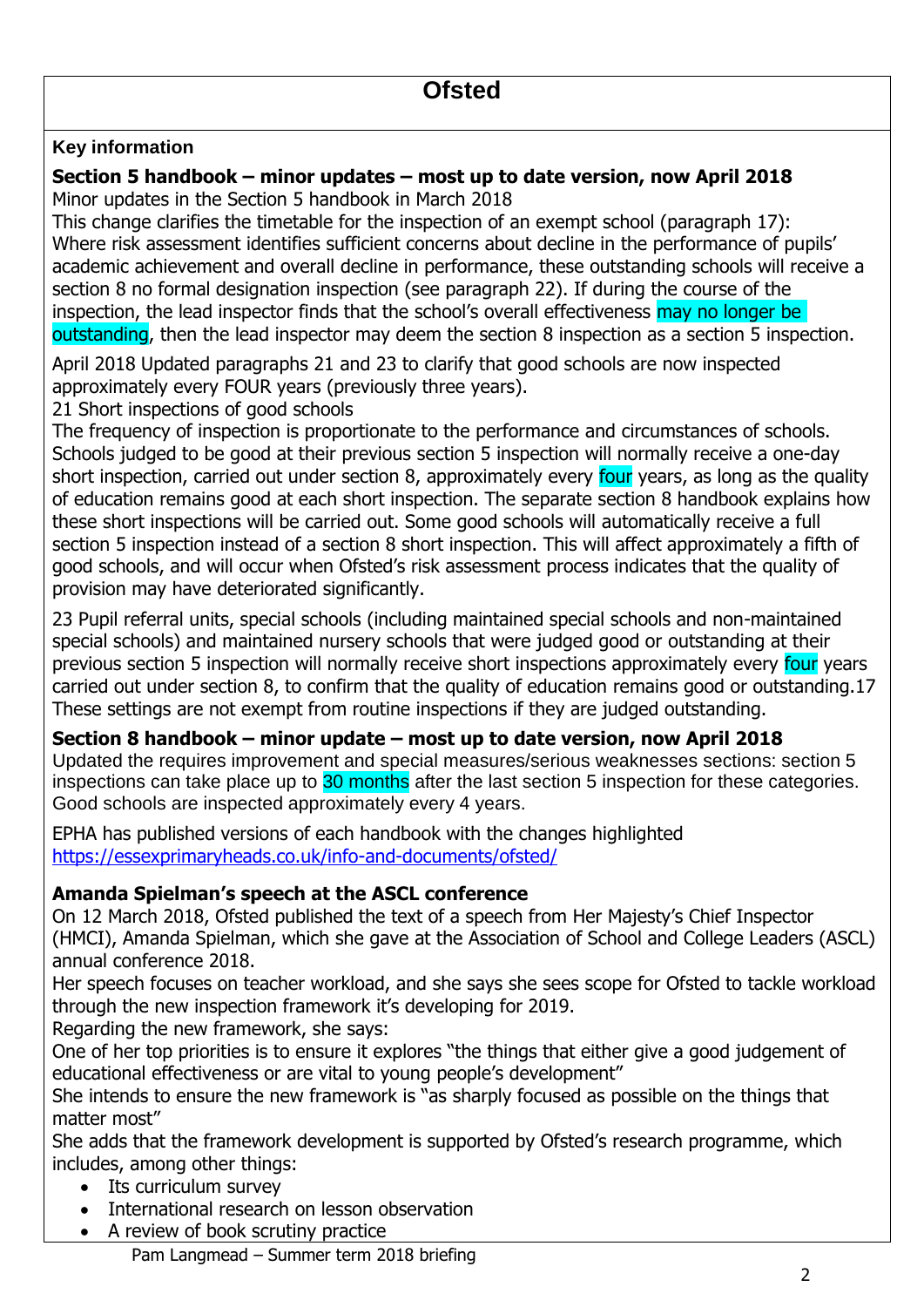# **Sean Harford briefing for inspectors – March 2018**

This edition provides

- clarification on inspecting 'non-exempt' schools and 'exempt' schools
- guidance on gathering data from schools and completing evidence forms

Inspectors should only ask schools to provide data and other information in the format that the school would ordinarily use themselves. We do not expect schools to provide evidence for inspection beyond that set out in the 'School inspection handbook'. This aligns with our 'Clarification for schools' section in the handbook. In particular:

- Ofsted does not expect performance and pupil-tracking information to be presented in a particular format. Such information should be provided to inspectors in the format that the school would ordinarily use to monitor the progress of pupils in that school.
- Ofsted does not require teachers to undertake additional work specifically for inspection. guidance on inspecting schools designated as having a religious character
- clarification of the 'coasting' definition and middle schools

'Coasting' is a measure used by the Department for Education (DfE) for its own purposes and is given no particular emphasis by Ofsted, other than being one of a basket of measures taken into consideration at inspection.

The DfE has now clarified that it will use the coasting definition as an indicator to prompt regional schools commissioners (RSCs) to consider the issues that schools experience and the solutions they have put in place, but is not intended as a label.

Additionally, when considering the 'coasting' measure for junior schools, inspectors should note that pupils at junior schools, on average, have lower progress scores, despite their average attainment being as good as/higher than attainment in primary schools, and may therefore be defined as coasting

- information on:
	- Gypsy, Roma and Traveller pupils
	- the careers statutory guidance for schools
- the revised teacher assessment frameworks for 2018/19

The DfE has published revised statutory teacher assessment frameworks for English reading, mathematics and science for key stage 1, and English writing and science for key stage 2. They are for use from the 2018/19 academic year onwards.

Following last year's public consultation on primary assessment, schools will not be required to conduct statutory teacher assessment in English reading and mathematics at the end of KS2 from the 2018/19 academic year onwards. Consequently, there will be no statutory frameworks for these subjects at KS2 from the 2018/19 academic year.

- The statutory guidance for teacher assessment frameworks at the end of key stage 1 is available at: [www.gov.uk/government/publications/teacher-assessment-frameworks-at-the](http://www.gov.uk/government/publications/teacher-assessment-frameworks-at-the-end-of-key-stage-1)[end-of-key-stage-1](http://www.gov.uk/government/publications/teacher-assessment-frameworks-at-the-end-of-key-stage-1)
- The statutory guidance for teacher assessment frameworks at the end of key stage 2 is available at: [www.gov.uk/government/publications/teacher-assessment-frameworks-at-the](http://www.gov.uk/government/publications/teacher-assessment-frameworks-at-the-end-of-key-stage-2)[end-of-key-stage-2](http://www.gov.uk/government/publications/teacher-assessment-frameworks-at-the-end-of-key-stage-2)

# **Guidance for the inspection data summary report (IDSR)**

This guide gives an overview of the data contained in the inspection data summary report (IDSR) for primary schools and information to assist in interpreting the charts.

March update - Updated anonymised IDSR: minor improvements to presentation based on user feedback.

# **Relevant Documents and Guidance**

- The Common Inspection Framework education, skills and early years *August 2015*
- School Inspection Handbook, including evaluation descriptors *April 2018*
- School Inspection handbook section 8 *April 2018*
- IDSR guidance for Ofsted inspectors *November 2017*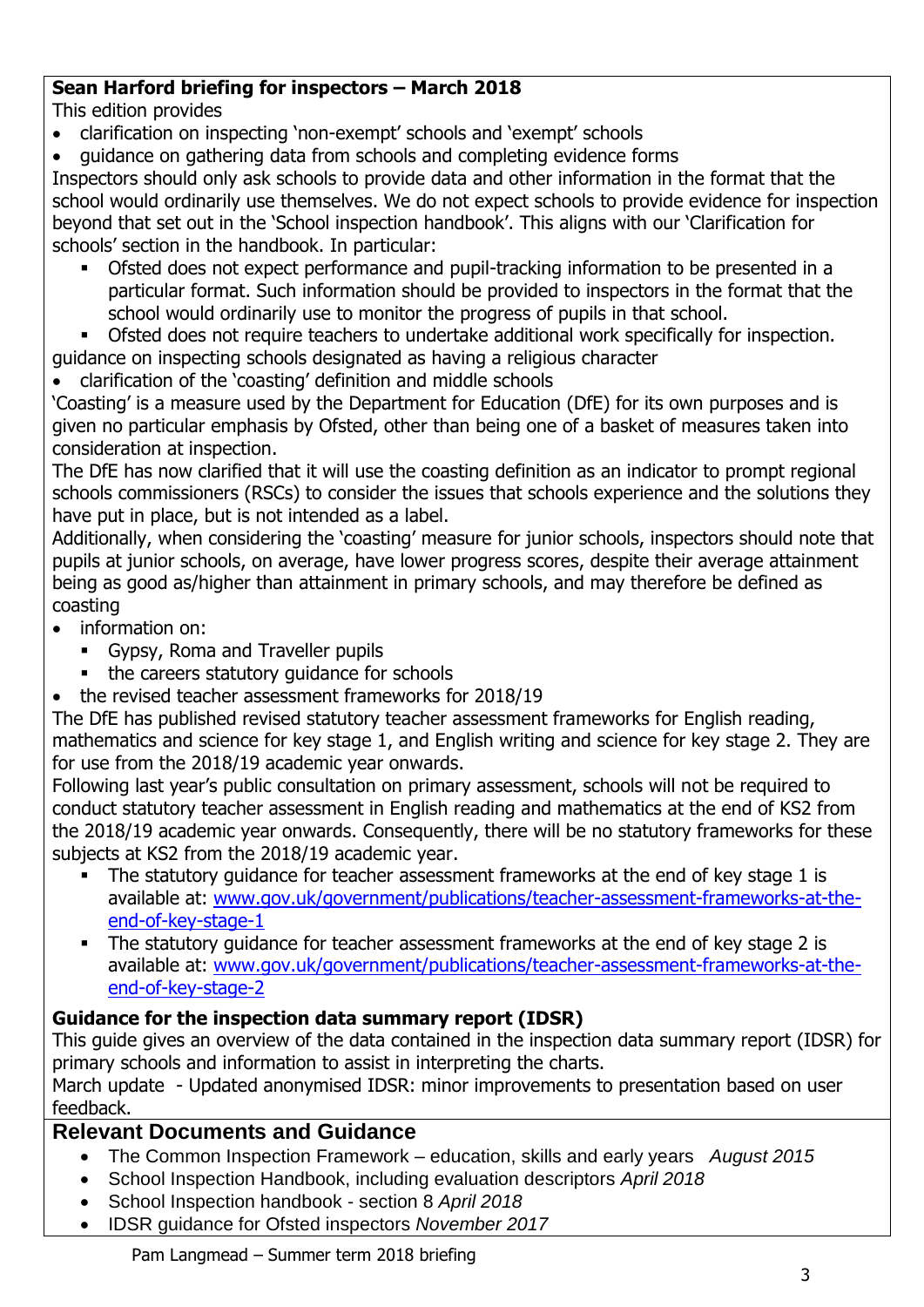- Pupil survey questions: schools *January 2018*
- Staff survey questions: schools *January 2018*
- Inspecting safeguarding in early years, education and skills settings *August 2016* All guidance can be found on GOV.UK [https://www.gov.uk/government/collections/ofsted](https://www.gov.uk/government/collections/ofsted-inspections-of-maintained-schools)[inspections-of-maintained-schools](https://www.gov.uk/government/collections/ofsted-inspections-of-maintained-schools)

Information at<https://www.gov.uk/guidance/being-inspected-as-a-maintained-school-or-academy> Or on the EPHA website<https://essexprimaryheads.co.uk/info-and-documents/ofsted/>

- Download the most recent School Inspection Handbooks Section 5 and Section 8 versions with changes highlighted are on the EPHA website
- Check that the school and Governing Body is fully, legally compliant and is meeting statutory responsibilities. (List of statutory policies on the EPHA website)
- Check that your website is up to date and fully compliant –see checklist on the EPHA website (June 2018)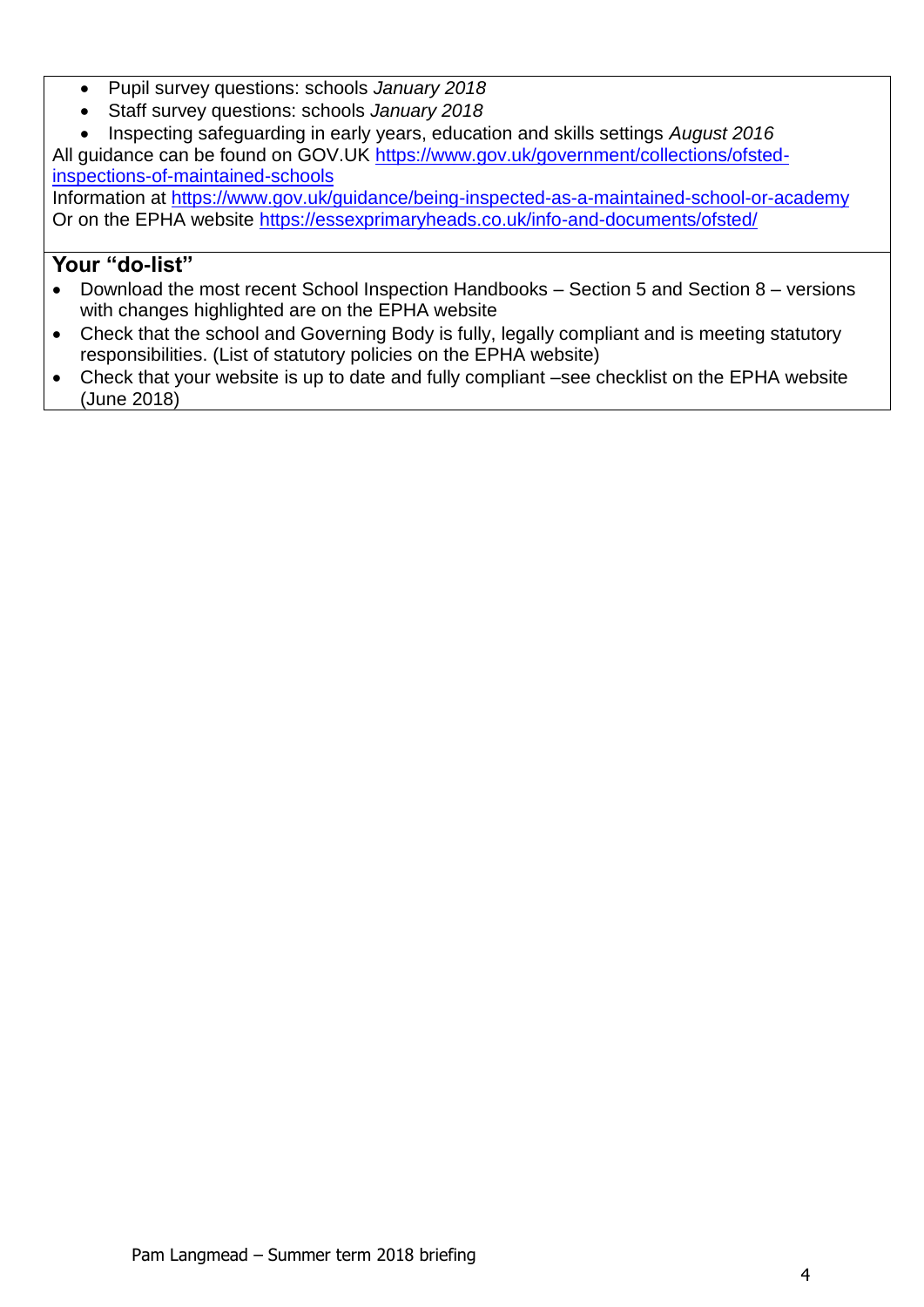## **Key information**

### **Effective Support Portal and Requests for Support**

From **16 April 2018** a new website, Essex Effective Support,

<https://www.essexeffectivesupport.org.uk/> will provide access to an online Request for Support portal. The website will also bring together in one place the Essex Directory of Services, guidance and tools to support practitioners in their work with children and families across Levels 1, 2, 3 and 4 of the Windscreen of Need.

The online Request for Support portal will replace the Children and Families Hub current [foh@essex.gcsx.gov.uk](mailto:foh@essex.gcsx.gov.uk) email route for submitting all non-urgent Requests for Support and written confirmation of urgent safeguarding matters which have been phoned through to the Hub via the Priority Line. The foh@essex.gcsx.gov.uk email route will close at 5pm on Friday 13 April 2018.

## **Child Protection Policy – April 2018 model**

A new model child protection policy has been produced for schools – this reflects the latest statutory and local guidance and should be adapted and adopted for use in your school.

#### **ESCB Safeguarding audit for schools**

You will be aware from previous communications that schools are required to complete the 'Schools and Colleges Safeguarding Audit 2017-18' this year, as they are now working to a 2-year reporting cycle to the ESCB. This year's audit was live from Monday 30 October 2017 and schools and colleges have until **Thursday 31 May 2018** to complete it. Once completed, it should be returned to [section11.escb@essex.gov.uk](mailto:section11.escb@essex.gov.uk) along with any supporting documents as additional evidence. At the end of the spring term only around a quarter of schools had completed the audit, so if you have not done so, please ensure that this is on your do-list for the first half of term.

This year the audit tool is in the form of an excel spreadsheet. This has been emailed to schools and colleges but is also available to access here:

[https://schools-](https://schools-secure.essex.gov.uk/pupils/Safeguarding/Safeguarding_Audit_for_Schools/Pages/Section-11-Audits.aspx)

secure.essex.gov.uk/pupils/Safeguarding/Safeguarding Audit for Schools/Pages/Section-11-[Audits.aspx](https://schools-secure.essex.gov.uk/pupils/Safeguarding/Safeguarding_Audit_for_Schools/Pages/Section-11-Audits.aspx)

#### **Safeguarding forums for schools – summer term** Holiday Inn, Basildon

| Wednesday 13 June |
|-------------------|
| Thursday 14 June  |
| Wednesday 20 June |
| Thursday 21 June  |
|                   |

Weston Homes Business Centre, Takeley Chelmsford City Football Club

Weston Homes Community Stadium

[https://schools-](https://schools-secure.essex.gov.uk/pupils/Safeguarding/Termly_Safeguarding_Briefings/Pages/default.aspx)

[secure.essex.gov.uk/pupils/Safeguarding/Termly\\_Safeguarding\\_Briefings/Pages/default.aspx](https://schools-secure.essex.gov.uk/pupils/Safeguarding/Termly_Safeguarding_Briefings/Pages/default.aspx)

#### **How to promote positive emotional well-being and reduce the risk of suicide in children and young people – ECC guidance – Spring 2018**

This guidance has been produced to support schools in promoting positive emotional well-being and mental health and to reduce the risk of suicide in children and young people. However, it may be used by any professional working with children and young people as a source of information and support. In addition, the advice contained within it to support pupils will be relevant to a range of issues. It has been produced by a multi-agency group and has undergone consultation with young people, schools and other professionals (see Acknowledgements section). Further guidance specifically to support schools with issues around self-harm is available in the 'Let's Talk' - selfharm management toolkit for educational settings.

#### **EWMHS telephone helpline for Essex Primary Schools**

This service started on Nov 1<sup>st</sup> 2017 as part of the EWMHS schools project and offers a weekly telephone helpline on Wednesday afternoons. It is for any school staff with concerns about the emotional well-being of children they work with. The child does not need to be open to EWMHS.It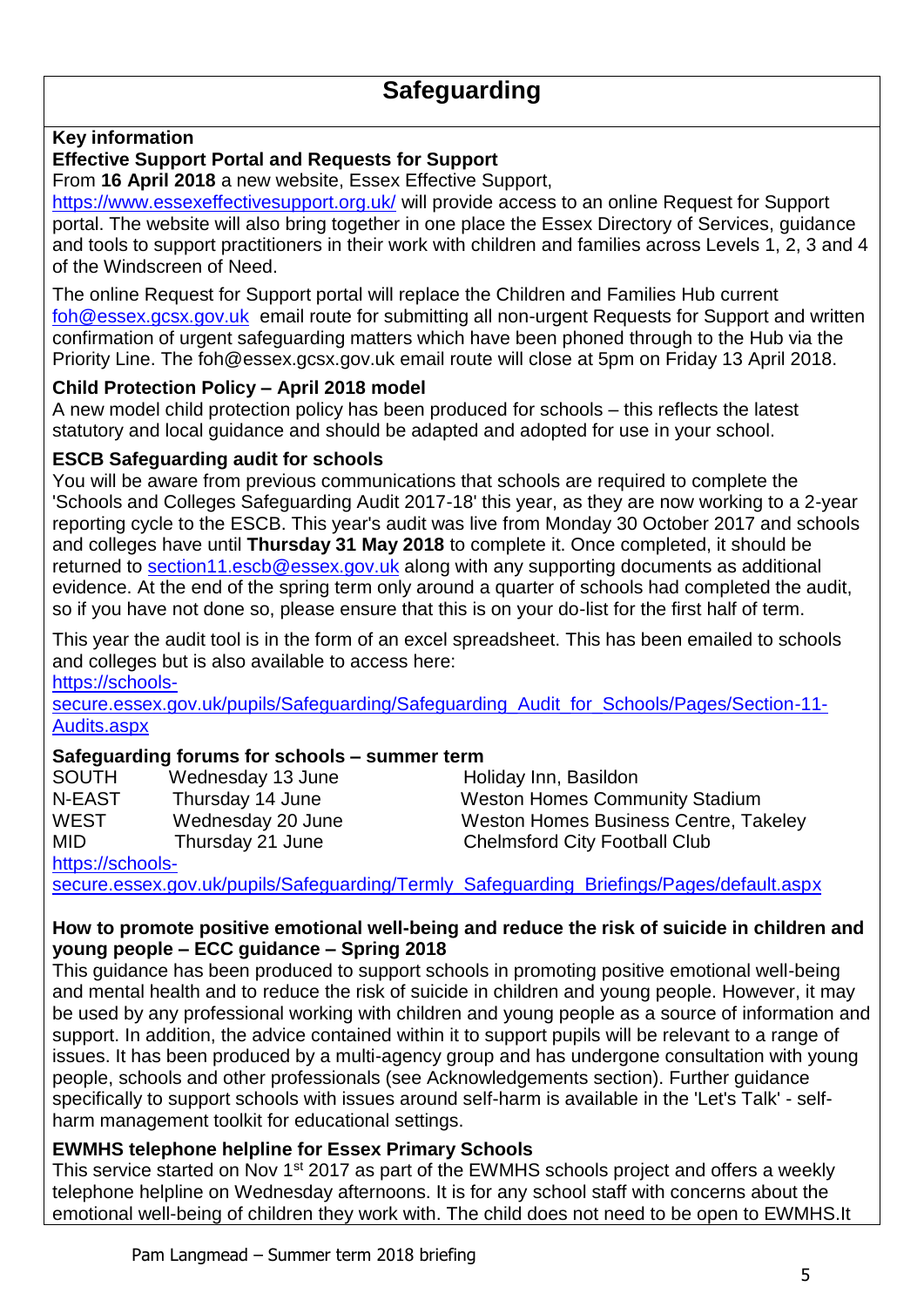offers confidential opportunities for consultation, case discussion or sharing concerns in pre-booked 35 minute slots.

The eight bookable slots offered each Wednesday afternoon are as follows: 12.00pm, 12.45pm, 1.30pm, 2.15pm, 3.00pm, 3.45pm, 4.30pm & 5.15pm.

It is not intended for referrals or signposting as the EWMHS Single Point of Access already offers this - on 0300 300 1600

The helpline is run by Jon Large - an Ed Psych who has worked in Essex child mental health and youth offending teams. Slots can be booked by emailing [jonathan.large@essex.gov.uk.](mailto:jonathan.large@essex.gov.uk) Please say which slot you need and a 2-line summary of concerns.

A number to call will be shared once a booking is confirmed. Alternatives will be offered if a requested slot is unavailable.

All discussions on the helpline are anonymous so the child in question will not be identified. Thus written parental permission isn't needed to book a slot. However, it is good practice to inform parents whenever possible. If a child is open to EWMHS, permission to discuss with EWMHS staff can be assumed.

# **Government Consultation: Home Education – Call for Evidence and revised DfE guidance**

No-one knows for certain how many children are electively home educated in England, estimates range from 20,000 - 30,000 a decade ago, to over 50,000 now.

The government has launched a consultation to find evidence for there to be greater oversight of these children. The background to the consultation considers some of the related issues, for example, the anecdotal evidence that parents of children who are a risk of permanent exclusion are being pressurised by some schools to educate their child at home. Some parents of pupils with SEND are feeling that home-education is a better solution than a mainstream school with no support.

The consultation has two parts. Firstly, a call for evidence, in particular about the registration of children educated at home; the monitoring of home education provision; and support for homeeducating families. Secondly, the consultation asks for comments on the draft versions of two DfE guidance documents one designed for local authorities and one for parents

You can find the online survey and the consultation documents here:

[https://consult.education.gov.uk/school-frameworks/home-education-call-for-evidence-and-revised](https://safeguardinginschools.us12.list-manage.com/track/click?u=efe032677d94ceba51dd39a7f&id=6ec5d123aa&e=6534e1f39c)[dfe-a/](https://safeguardinginschools.us12.list-manage.com/track/click?u=efe032677d94ceba51dd39a7f&id=6ec5d123aa&e=6534e1f39c) Consultation closes 2 July 2018

**Designated teacher for looked-after and previously looked-after children DfE February 2018 Promoting the education of looked-after children and previously looked-after children DfE 2018**

See below, under DfE section

# **Working Together to Safeguard Children – consultation closed**

The DfE ran a consultation, which closed on 31 December, on

- significant revisions to Working Together to Safeguard Children, the statutory guidance on what's expected of organisations to safeguard and promote the welfare of children
- two sets of statutory instruments (regulations) needed to support the new arrangements
- new child death review guidance

These revisions reflected the legislative changes introduced through the Children and Social Work Act 2017. Following this consultation, the government proposes to update and replace the current statutory guidance, Working Together to Safeguard Children 2015. It should be published in May 2018.

The consultation response document is available at

[https://www.gov.uk/government/consultations/working-together-to-safeguard-children-revisions-to](https://www.gov.uk/government/consultations/working-together-to-safeguard-children-revisions-to-statutory-guidance)statutory-quidance

# **Keeping Children Safe in Education 2018**

The government has published the 'for information' copy of the *Keeping Children Safe in Education 2018* that will come into force on 3rd September 2018. Until then, the Keeping Children Safe (2016) is the guidance that schools should follow.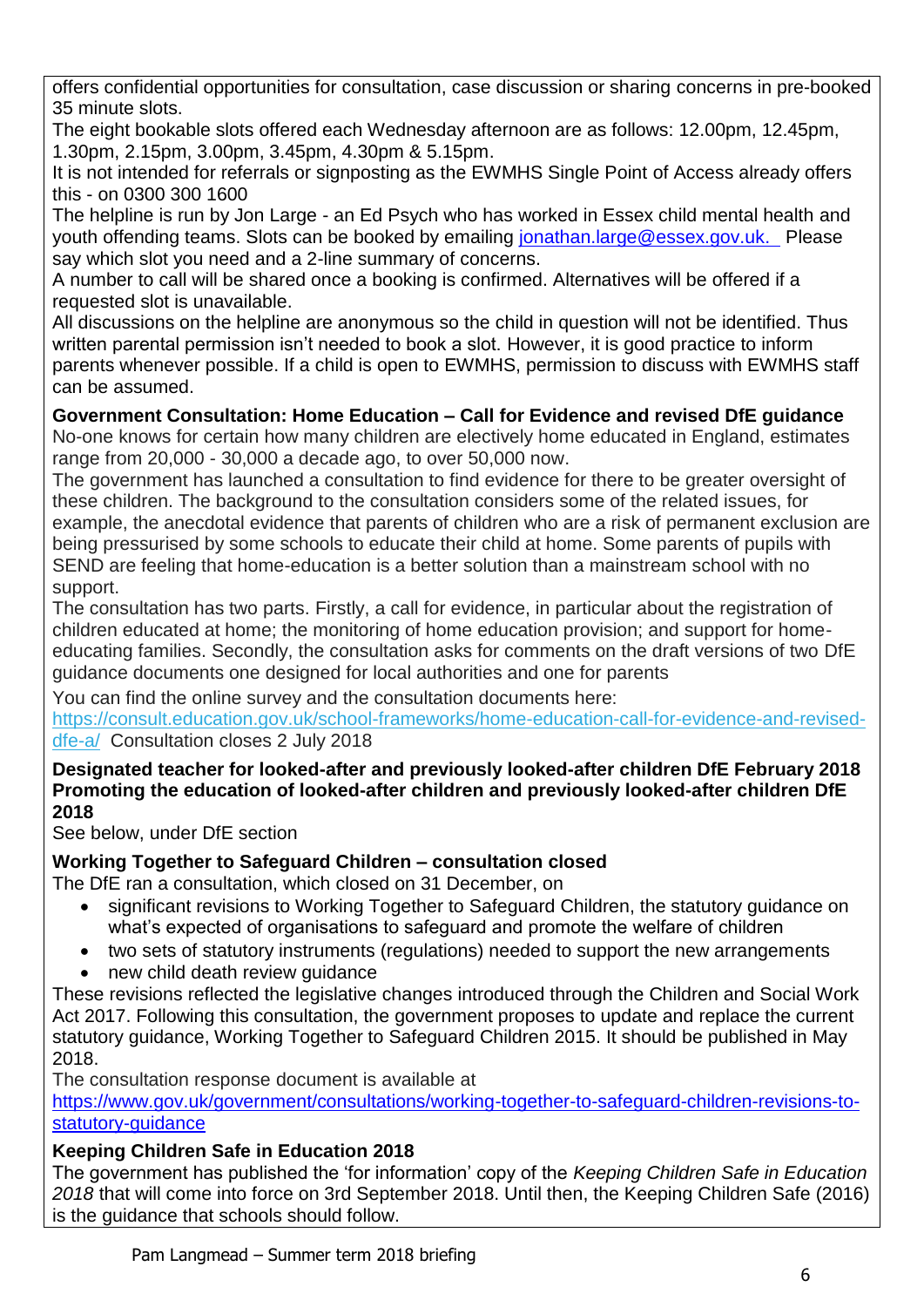In this guidance, there's very much emphasis on thinking about children with SEN and disabilities, those who were care leavers, and those children who were previously looked after, in the main those children are adopted children. This links into the guidance for designated teachers for looked after children and previously looked after children. The new guidance is also very clear about peeron-peer abuse, and indeed on sexual violence and sexual harassment.

Keeping Children Safe in Education 2018 provides clarity that schools should have their own individual safeguarding policy. This policy should meet the needs of their children in their community, with the particular kinds of issues that may be most important for them. Multi-Academy Trusts may have an overarching policy, but each school must be able to include procedures and information that is particularly relevant to them.

Annex A now includes four key topics that were not included previously:

- Children and the court system, when children are appearing as witnesses:
- Children will family members in prison;
- Criminal Exploitation of children (County Lines); and
- Homelessness.

# **Next Steps for September 2018**

- Update your child protection policy an ECC model will be produced later in the term
- Update the safeguarding and learning development programme for your staff
- Check that there is more than one emergency contact number for the children
- Create and complete risk assessments for volunteers
- Check that all Section 128 checks have been completed for any departmental heads
- Obtain written confirmation from Alternative Providers that they have completed relevant checks
- Check any future home-stay arrangements include Enhanced DBS checks for parents where overseas pupils stay

# **Relevant Documents and Guidance**

- ECC Model Child Protection Policy April 2018
- How to promote positive emotional well-being and reduce the risk of suicide in children and young people – Spring 2018
- Working Together to Safeguard Children February 2017
- Keeping Children Safe in Education DfE September 2016 **and, in draft, September 2018**
- ESCB Effective Support for Children and Families in Essex July 2017
- Emotional Wellbeing and Mental Health Information Portal for Schools
- [https://schools-secure.essex.gov.uk/pupils/Emotional\\_Wellbeing\\_and\\_Mental\\_Health\\_Information\\_Portal\\_for\\_Schools/Pages/default.aspx](https://schools-secure.essex.gov.uk/pupils/Emotional_Wellbeing_and_Mental_Health_Information_Portal_for_Schools/Pages/default.aspx) Schools and colleges audit tool
- [https://schools-secure.essex.gov.uk/pupils/Safeguarding/Safeguarding\\_Audit\\_for\\_Schools/Pages/Section-11-Audits.aspx](https://schools-secure.essex.gov.uk/pupils/Safeguarding/Safeguarding_Audit_for_Schools/Pages/Section-11-Audits.aspx)
- Gov.uk safeguarding resources <https://www.gov.uk/topic/schools-colleges-childrens-services/safeguarding-children>
- EPHA Seven-minute safeguarding staff meetings [https://essexprimaryheads.co.uk/info-and](https://essexprimaryheads.co.uk/info-and-documents/seven-minute-staff-meetings)[documents/seven-minute-staff-meetings](https://essexprimaryheads.co.uk/info-and-documents/seven-minute-staff-meetings)

- Adapt and adopt the latest Child Protection model policy
- Start to consider steps to implement the new version of KCSiE
- Complete the ESCB safeguarding audit for schools and colleges, **by 31 May 2018 at the latest**
- Download and refer to the new ECC guidance *How to promote positive emotional well-being and reduce the risk of suicide in children and young people*, as part of your toolkit of mental health resources
- Consider responding to the DfE Home Education consultation
- Ensure that you are signed up to Andrew Hall's invaluable weekly safeguarding briefing <http://www.safeguardinginschools.co.uk/>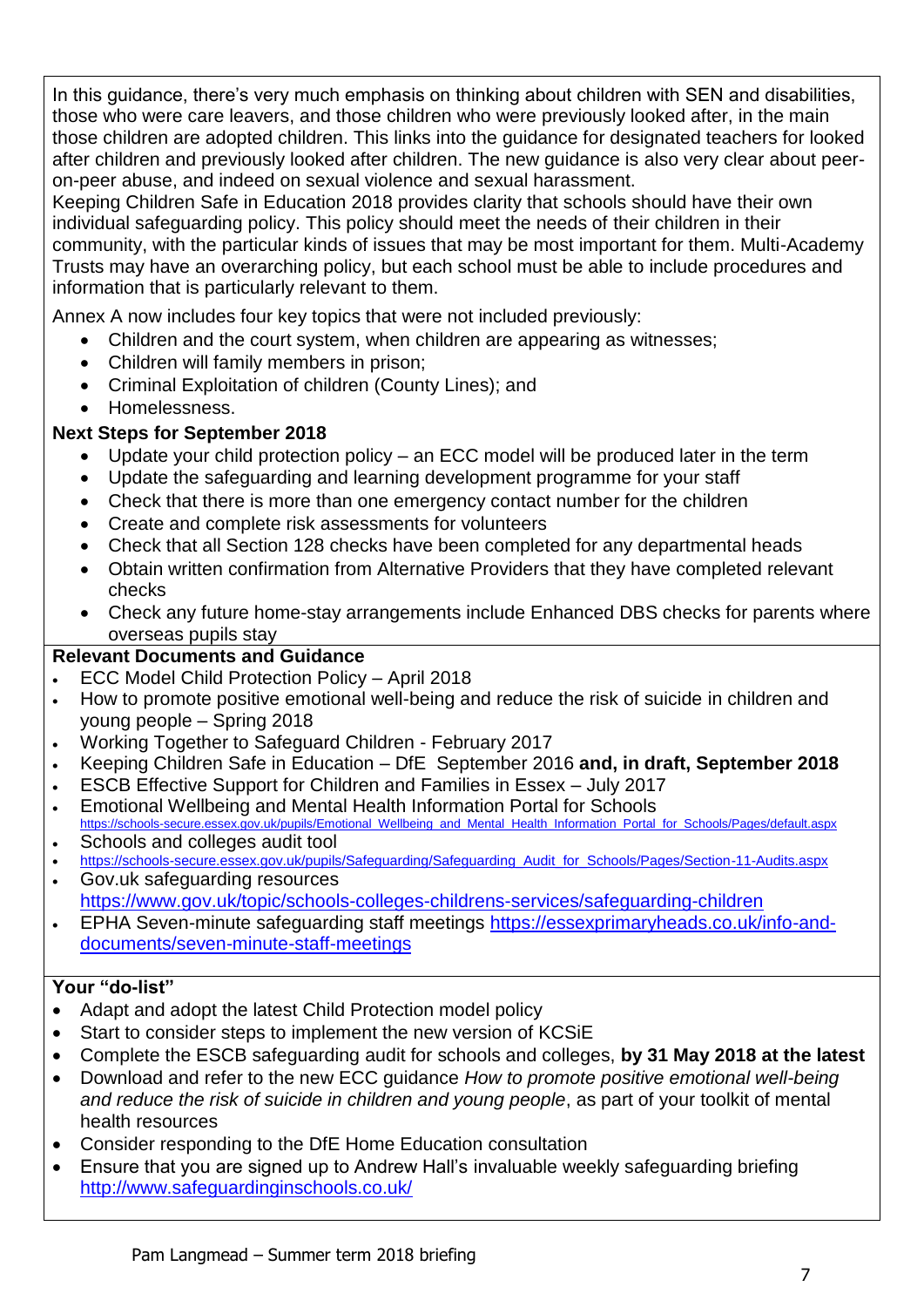# **DfE updates and publications**

# **Key information**

## **Damian Hinds speech to NAHT conference** May 2018

The education secretary has recognised the extent of funding pressures in England's schools after hearing warnings of a "financial crisis".

"It is challenging for schools making the numbers add up," Damian Hinds told a head teachers' conference.

And he said he accepted that "society asks much more of schools than we did a generation ago". "School funding is in crisis. Most people see it," said heads' leader Paul Whiteman.

Speaking to the National Association of Head Teachers in Liverpool, Mr Hinds offered more support to improve teacher recruitment and retention.

The education secretary said that schools were better funded - but he acknowledged that they now faced increased financial pressures and also more social pressures, such as children's mental health problems. "I certainly don't pretend I can just stand up here at this podium and say a few words that will solve all of the challenges that you face in schools today," said Mr Hinds.

"It is true that schools get more funding than they used to but it is also true that society asks much more of schools than we did a generation ago."

*Teacher shortages*

Mr Hinds, whose speech received applause from the conference, said he recognised the financial difficulties.

"There have also been real cost pressures on schools - pensions, National Insurance.

"So yes, it is challenging for schools making the numbers add up and I do pledge to work with you to bear down on some of the cost pressures as best as we can," he said.

But he did not offer any prospect of extra cash in the short term.

Instead he suggested making the case for school funding in the next review of public spending. Mr Hinds promised to work with school leaders to reduce workload and to make tackling teacher shortages a priority.

He also indicated a significant shift away from forcing schools to become academies. *'Stress and anxiety'*

Only two years ago, it had been government policy to force all schools to become academies, a plan that had been rapidly sunk by a rebellion by backbench MPs.

Mr Hinds's speech emphasised how much the attitude had moved since then, saying he did not want teachers to face "stress and anxiety" from the "fear of being forcibly turned into an academy".

Only schools that were judged as inadequate by Ofsted inspectors would be required to become academies, he told head teachers.

"I don't want that spectre hanging over people if they're doing a good job," said Mr Hinds.

He also indicated more scrutiny of the trusts that run academies.

There are now more than 2,000 separate trusts running academies and he told heads there would be "far more robust oversight" of the finances of academy trusts.

Head teachers welcomed the education secretary's announcement of plans for a new single threshold for when schools were judged to be struggling and in need of intervention.

The conference also heard warnings about schools struggling to cope with rising levels of mental health problems.

Mr Whiteman warned of a "system in crisis, where unsupported children and young people are at best struggling to learn and at worst are at serious risk".

"School leaders are reporting a serious and growing concern for children's well-being," he said. The NAHT leader said that the demand for mental health services had increased, but "funding has plummeted".

# **Nick Gibb dodges teacher pay funding questions - 14 May**

The schools minister has refused to say whether more cash will be made available for larger pay rises for teachers.

Nick Gibb used education questions in the Commons today to dodge questions on schools' ability to afford pay rises now that the public sector pay cap has been lifted.

This year, the School Teachers Review Body (STRB), which advises the government on teacher pay scales, has been given the flexibility to recommend a rise above the one-per-cent cap that has restricted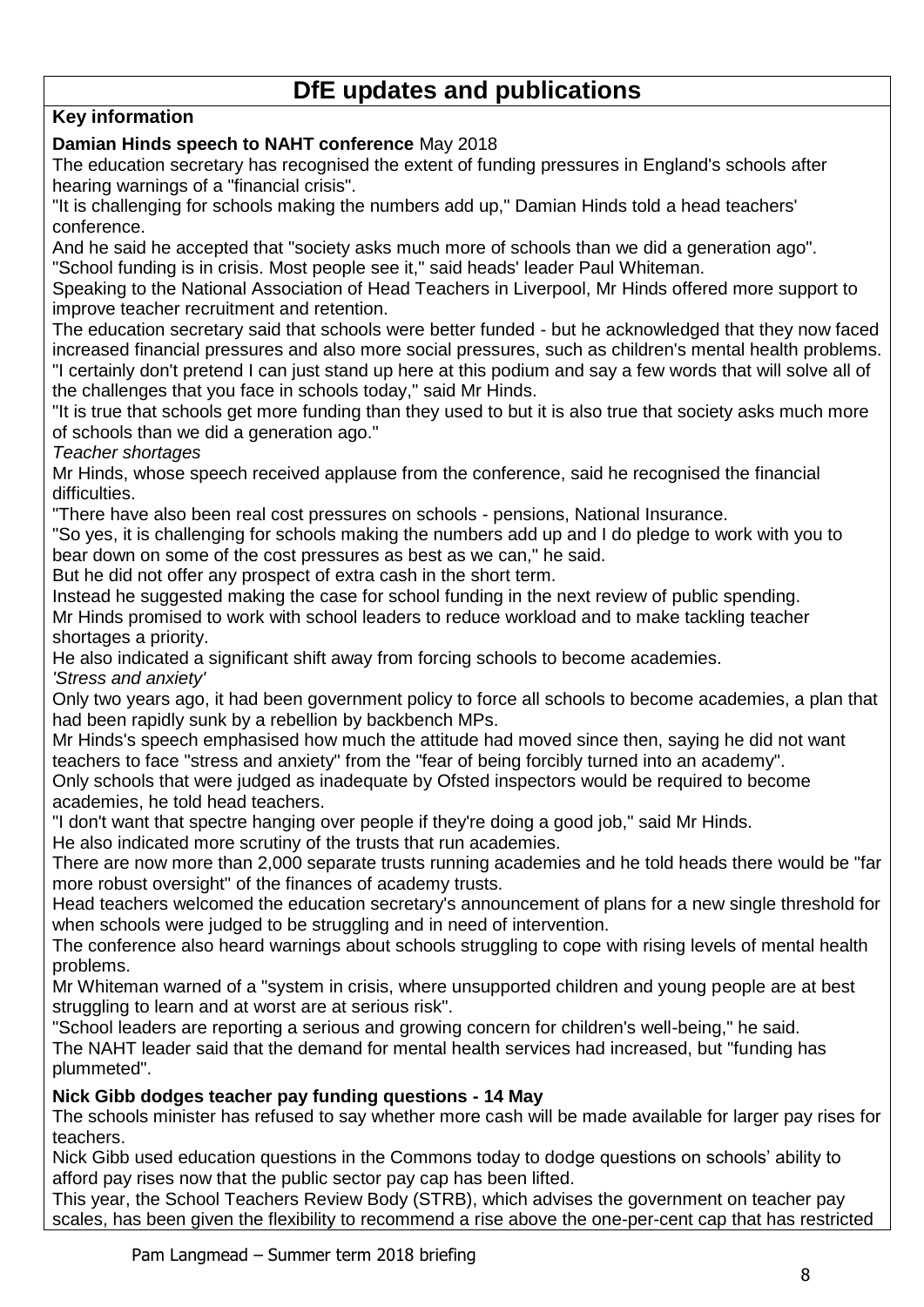increases for school staff since 2011.

Teaching and leadership unions have [demanded an immediate five-per-cent raise for their members,](https://schoolsweek.co.uk/unions-demand-significant-pay-rise-for-teachers-and-heads/) but warned that this must be fully funded to prevent the financial burden falling on already-struggling schools. Gibb was asked of Chester MP Christian Matheson about how pay rises will be funded.

"Will ministers confirm that when the hated one-per-cent pay cap is lifted, that the balance will be paid entirely from central funds, and not be foisted onto the schools themselves?" Matheson said.

Gibb replied that the government's position over pay flexibility was "clear", but failed to address the matter of extra funding for schools.

"The public sector pay cap is no longer in place, and we have adopted a more flexible approach to public sector pay. We have asked the School Teachers Review Body to use this flexibility to target the next pay award to promote recruitment and retention," he said.

The STRB is expected to submit its report to the government imminently.

#### **Reception baseline assessment**

In response to the 2017 primary assessment consultation, the government has announced plans to introduce a statutory reception baseline assessment in autumn 2020.

Schools will administer the assessment soon after pupils enter reception. It will be an activity-based assessment of pupils' ability in:

- communication, language and literacy
- early mathematics skills

The assessment will be age appropriate, last 20 minutes and teachers will record the results. It will not be used to judge, label or track individual pupils.

The National Foundation for Educational Research (NFER) is the preferred supplier to develop and deliver the new assessment. This includes the trial and pilot phases and the first 2 years of statutory delivery.

<https://www.gov.uk/guidance/reception-baseline-assessment>

#### **SATs test dates from 2018**

**2017 to 2018 academic year**

Key stage 1

May 2018 May 2018

Week commencing Monday 11 June 2018 Phonics screening check week

Key stage 2

Week commencing Monday 14 May

Science sampling tests

Schools selected for science sampling will need to be available to administer the tests within the 2 week period from Monday 4 June 2018.

#### **2018 to 2019 academic year**

Week commencing 13 May 2019 Key stage 2 tests week.

Week commencing 10 June 2019 Phonics screening check week.

There is no science sampling for the 2018 to 2019 academic year.

#### **Exclusions review – call for evidence**

All state funded schools in England operate under the same exclusions framework, as set out in legislation and statutory guidance. Despite this, there are differences in exclusion rates between schools, areas of the country, and pupils with different characteristics. This review will examine the factors that drive those differences. It will also explore and evaluate best practice for those areas where the disparities are less significant.

The review will consider the exclusion of groups of pupils that are identified in the national data as more likely to be excluded. For example, those ethnic groups highlighted in the [Ethnicity Facts and Figures](https://www.ethnicity-facts-figures.service.gov.uk/)  [website;](https://www.ethnicity-facts-figures.service.gov.uk/) pupils who are eligible for free school meals, or have been eligible for free school meals in the last six years; pupils with special educational needs; looked after children; and children in need. Online consultation

[https://consult.education.gov.uk/school-absence-and-exclusions-team/exclusions-review-call-for](https://consult.education.gov.uk/school-absence-and-exclusions-team/exclusions-review-call-for-evidence/)[evidence/](https://consult.education.gov.uk/school-absence-and-exclusions-team/exclusions-review-call-for-evidence/)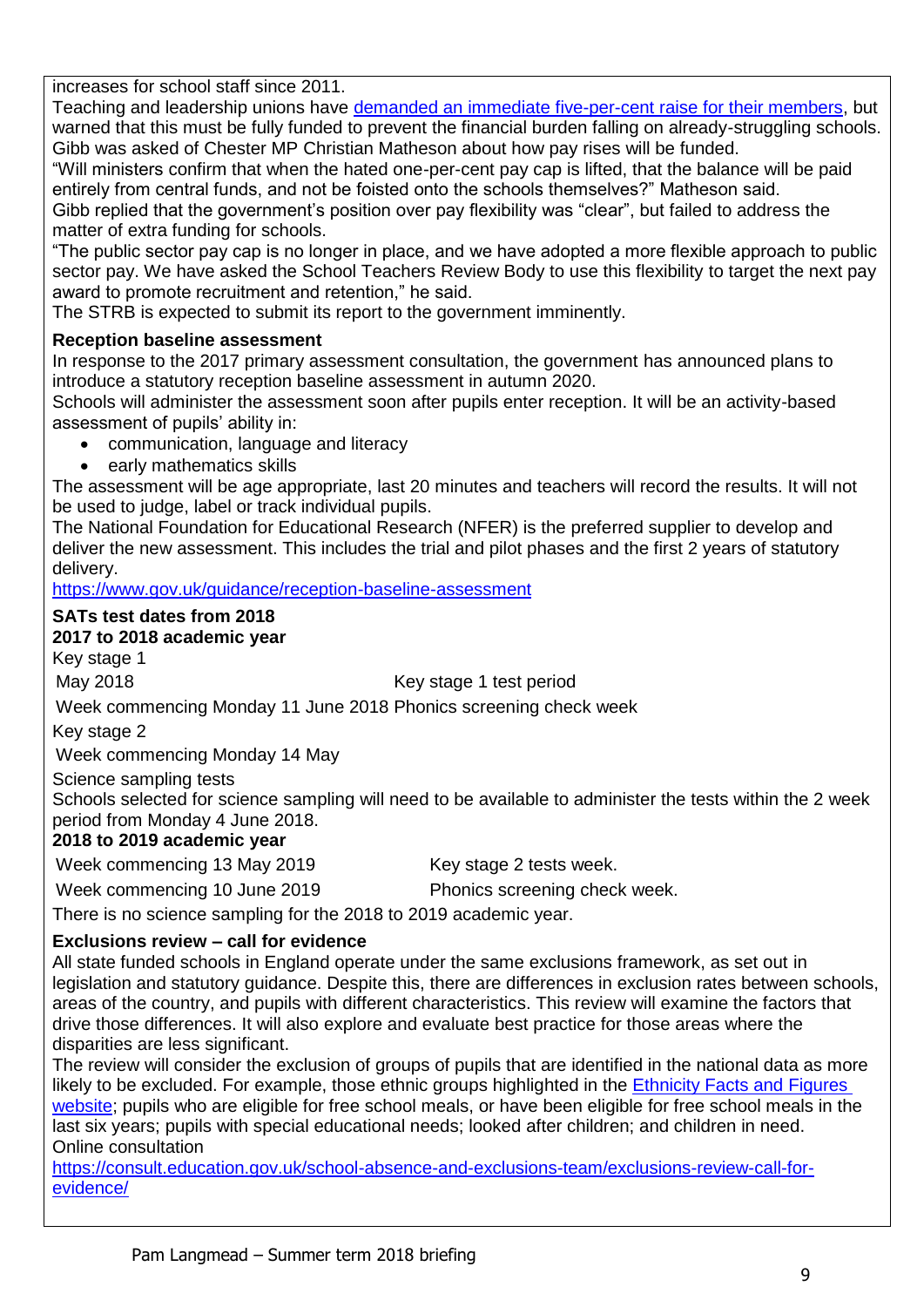### **Update on the Sports/PE funding grant**

A change around the potential use and accountability of the PE fund, in relation to swimming. Schools must use the funding to make additional and sustainable improvements to the quality of PE and sport you offer.

https://www.gov.uk/guidance/pe-and-sport-premium-for-primary-schools

You must publish details of how you spend your PE and sport premium funding. This must include: the amount of premium received

- a full breakdown of how it has been spent (or will be spent)
- the impact the school has seen on pupils' PE and sport participation and attainment how the improvements will be sustainable in the future

For the 2017 to 2018 academic year, there is a new condition requiring schools to publish how many pupils within their year 6 cohort are meeting the national curriculum requirement to swim competently, confidently and proficiently over a distance of at least 25 metres, use a range of strokes effectively and perform safe self-rescue in different water-based situations.

#### **Education Select Committee enquiries**

The Education Select Committee has just launched two critical inquiries, one into school funding, the other into the success (or otherwise) to the 2014 SEND reforms. As you can see, key questions about both area are being explored and it will be important for school leaders, staff and governors to have their say.

#### **School and college funding**

This inquiry aims to examine whether a longer-term plan is needed for investment in education and what resources are required to ensure schools and colleges get the support they need. The inquiry will also look at the effectiveness of targeted funding such as the pupil premium and how the new national funding formula will be implemented. The Select Committee, led by Robert Halfon MP, is specifically looking for feedback and evidence on the following points:

- What the Department for Education's priorities should be for the next Spending Review period as they relate to schools and colleges
- Whether the spending review cycle is the best mechanism for determining overall expenditure on schools and colleges, and what that level should be
- The effectiveness of targeted funding such as the pupil premium, and its relationship to core education funding
- The practical implementation of the national funding formula

Closing date for written submissions is Wednesday 30 May 2018. Follow this link to submit evidence: [https://www.parliament.uk/business/committees/committees-a-z/commons-select/education](https://www.parliament.uk/business/committees/committees-a-z/commons-select/education-committee/inquiries/parliament-2017/school-and-college-funding-inquiry-17-19/)[committee/inquiries/parliament-2017/school-and-college-funding-inquiry-17-19/](https://www.parliament.uk/business/committees/committees-a-z/commons-select/education-committee/inquiries/parliament-2017/school-and-college-funding-inquiry-17-19/)

#### **Special educational needs and disabilities**

In 2014, the Government introduced wide-reaching changes to the SEND system, with the intention of offering simpler, improved and consistent help for children and young people with SEND. The Government claimed these changes would give families greater choice in decisions. The Committee's new inquiry is intended to review the success of these reforms, how they have been implemented, and what impact they are having in meeting the challenges faced by children and young people with special educational needs and disabilities.

The Committee is inviting written evidence on the following points:

- Assessment of and support for children and young people with SEND
- The transition from statements of special educational needs and Learning Disability Assessments to Education, Health and Care Plans
- The level and distribution of funding for SEND provision
- The roles of and co-operation between education, health and social care sectors
- Provision for 19-25-year olds including support for independent living; transition to adult services; and access to education, apprenticeships and work

Closing date for submissions is Thursday 14 June 2018.

[https://www.parliament.uk/business/committees/committees-a-z/commons-select/education](https://www.parliament.uk/business/committees/committees-a-z/commons-select/education-committee/inquiries/parliament-2017/special-educational-needs-and-disability-inquiry-17-19/)[committee/inquiries/parliament-2017/special-educational-needs-and-disability-inquiry-17-19/](https://www.parliament.uk/business/committees/committees-a-z/commons-select/education-committee/inquiries/parliament-2017/special-educational-needs-and-disability-inquiry-17-19/)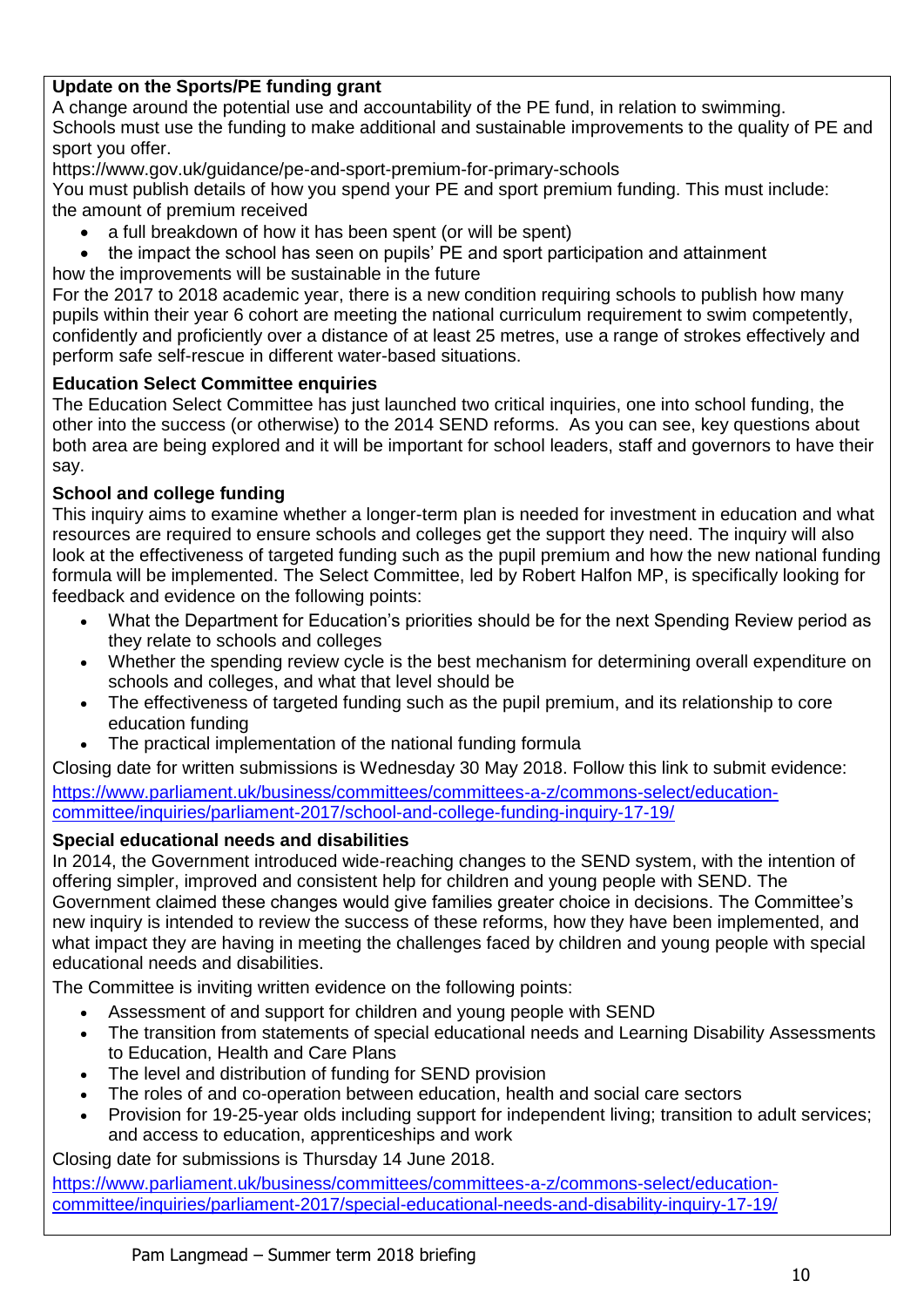## **Recently published documents and guidance**

**Designated teacher for looked-after and previously looked-after children DfE February 2018**

This is statutory guidance from the Department for Education, issued under sections 20(4) and 20A(4) of the Children and Young Persons Act 2008. This means that the governing bodies of maintained schools, academy proprietors and the designated staff member at maintained schools and academies must have regard to it when promoting the educational attainment of looked-after and previously looked-after children. This guidance replaces previous guidance under the name, *The role and responsibilities of the designated teacher for looked-after children*, issued in 2009.

The governing body of a maintained school and the proprietor of an academy must ensure that an appropriately qualified and experienced member of staff (hereafter referred to in this guidance as the 'designated teacher') undertakes the responsibilities within the school to promote the educational achievement of looked-after and previously looked-after children on the school's roll. They must also ensure that the designated teacher undertakes training that is appropriate to carrying out this duty.

**Promoting the education of looked-after children and previously looked-after children DfE 2018** This guidance sets the framework through which local authorities discharge their statutory duty under 22(3A) of the Children Act 1989 to promote the educational achievement of looked-after children. That includes those children placed out of authority. The Children and Families Act 2014 amended section 22 of the Children Act 1989 to require every local authority in England to appoint an officer employed by the authority, or another authority, to make sure that its duty to promote the educational achievement of its looked-after children is properly discharged.

#### **Schools causing concern DfE February 2018**

This is statutory guidance for local authorities given by the Department for Education, on behalf of the Secretary of State. Section 72 of the Education and Inspections Act 2006 places a statutory duty on all local authorities in England, in exercising their functions in respect of maintained schools causing concern, to have regard to any guidance given from time to time by the Secretary of State. This guidance covers:

- maintained "schools causing concern" (within the meaning of section 44 of the Education Act 2005);
- maintained schools that are "eligible for intervention" (within the meaning of Part 4 of the 2006 Act);
- other maintained schools about which the local authority and/or Secretary of State have serious concerns which need to be addressed1; and

• academies causing concern.

#### **Health and Safety in Swimming Pools 2018**

This revised document updates the guidance on health and safety in swimming pools.

It complements the requirements of BS EN 15288–1 Swimming pools

If you are a swimming pool operator this guidance is aimed at you, to help you comply with your duties under the Health and Safety at Work etc Act (the HSW Act) and the regulations made under it.

#### **Statutory NQT Induction Guidance - April 2018**

This is statutory guidance from the Department for Education. This means that those involved in managing statutory induction arrangements must have regard to it when carrying out their relevant duties. The guidance covers those settings which are both required to or choose to offer induction to their newly qualified teachers.

#### **Factors affecting teacher retention: qualitative investigation**

DfE report following a survey of (secondary) teachers who had left the profession.

#### *Reasons for leaving teaching*

Workload remains the most important factor influencing teachers' decisions to leave the profession and most suggested solutions to addressing retention were linked to workload in some way. There is evidence that early career teachers made the decision to leave the profession quickly, typically within three months of when they first started to consider leaving. By contrast, more experienced teachers were more likely to consider their decision over one to two years.

Teachers' decisions to leave the profession were generally driven by the accumulation of a number of factors, over a sustained period of time. However, for some teachers, there had been a specific 'trigger' point, for example around teaching performance resulting in involvement from the senior leadership team (SLT), feeling undervalued after an issue had been highlighted or a specific behavioural incident involving pupils and parents/carers.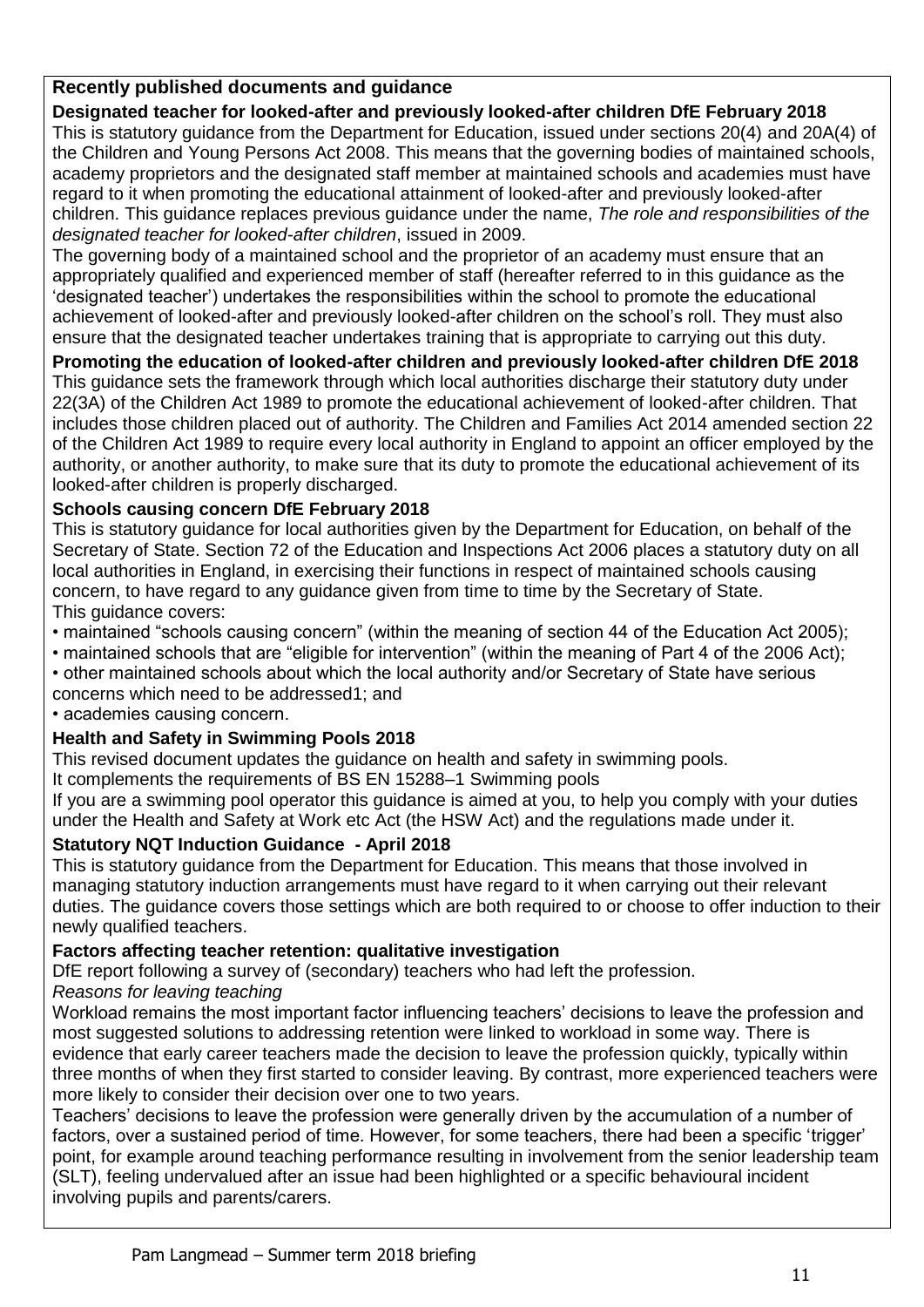*Possible solutions offered by interview participants*  Teachers found it challenging to provide solutions to retention issues or suggestions for how issues they had faced could have been resolved. Nevertheless, they did provide some top-level ideas for consideration. These related to:

- Improving in-school support for teachers
- Greater focus on progression opportunities
- Reducing workload at a school level
- Improved working conditions
- Professional recognition and greater autonomy

#### **Relevant Documents and Guidance**

- Designated teacher for looked-after and previously looked-after children DfE February 2018
- Promoting the education of looked-after children and previously looked-after children DfE 2018
- Schools causing concern DfE February 2018
- Statutory NQT Induction Guidance April 2018
- Factors affecting teacher retention: qualitative investigation
- Exclusion from maintained schools, academies and pupil referral units in England –September 2017

- Download latest DfE guidance as listed above.
- Share LAC guidance with your Designated Teacher
- Take part in the "call for evidence review" about exclusions
- Have your say to the Select Committee on school funding and SEND
- Make sure that you are using the current Exclusions guidance published in September 2017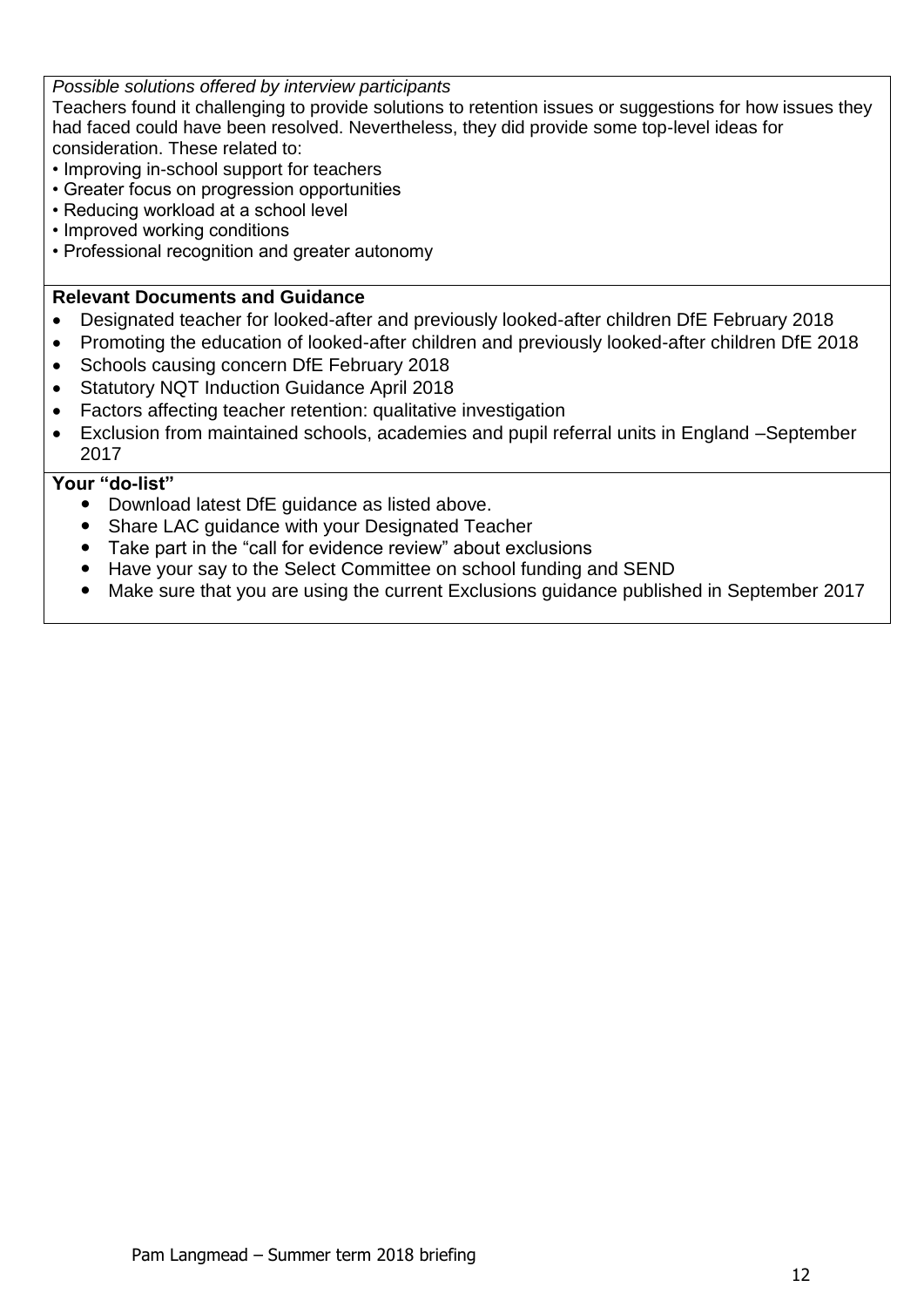# **General Data Protection Regulations (GDPR) update**

# **Key information**

On 25 May 2018 a new data protection law came into force across all of Europe – the GDPR (General Data Protection Regulation). Many of the GDPR's main concepts and principles are much the same as those in the current Data Protection Act (DPA). However, there are new elements and significant enhancements.

The GDPR contains principles for good management of personal data, rather than specific rules on how you must do things. It doesn't set out record retention periods or particular security measures that need to be put in place.

## **Main principles**

The GDPR sets out the **key principles** that all personal data must be processed in line with. **Data must be:** processed lawfully, fairly and transparently; collected for specific, explicit and legitimate purposes; limited to what is necessary for the purposes for which it is processed; accurate and kept up to date; held securely; only retained for as long as is necessary for the reasons it was collected

There are also **stronger rights for individuals** regarding their own data.

**The individual's rights include:** to be informed about how their data is used, to have access to their data, to rectify incorrect information, to have their data erased, to restrict how their data is used, to move their data from one organisation to another, and to object to their data being used at all **The main changes are:**

- Schools must appoint a data protection officer, who will advise on compliance with the GDPR and other relevant data protection law
- Privacy notices must be in clear and plain language and include some extra information the school's 'legal basis' for processing, the individual's rights in relation to their own data
- Schools will only have a month to comply with subject access requests, and (in most cases) can't charge
- Where the school needs an individual's consent to process data, this consent must be freely given, specific, informed and unambiguous
- There are new, special protections for children's data
- The Information Commissioner's Office must be notified within 72 hours of a data breach
- Organisations will have to demonstrate how they comply with the new law
- Schools will need to carry out a data protection impact assessment when considering using data in new ways, or implementing new technology to monitor pupils
- Higher fines for data breaches up to 20 million euros. However, the Information Commissioners Office has said it will use it powers "proportionately and judiciously"

It is important to use the Information Commissioner's Office (ICO) resources provided on the website to work out the main differences between the current law and the GDPR. Over the next few months the ICO will produce more guidance and other tools to assist preparation. The Article 29 Working Party will also be producing guidance at European level.<https://ico.org.uk/>

The ICO has just produced a response to FAQs for schools <https://ico.org.uk/for-organisations/education/education-gdpr-faqs/>

# **DfE Toolkit for schools – April 2018**

Schools will be at different stages in preparation for legislative change on data protection. The use of data and related technologies varies significantly across our schools, and this toolkit is intended to support schools in developing the policies and processes that are right for them. It has been developed by the Department for Education (DfE) working in collaboration with schools, multiacademy trusts (MATs), local authorities (LAs), system suppliers, GDPR support providers, the National Cyber Security Centre and the Information Commissioners Office (ICO). The document provides 9 steps that, we *(DfE)* think, can help schools efficiently develop the culture, processes and documentation required to be compliant with the strengthened legislation and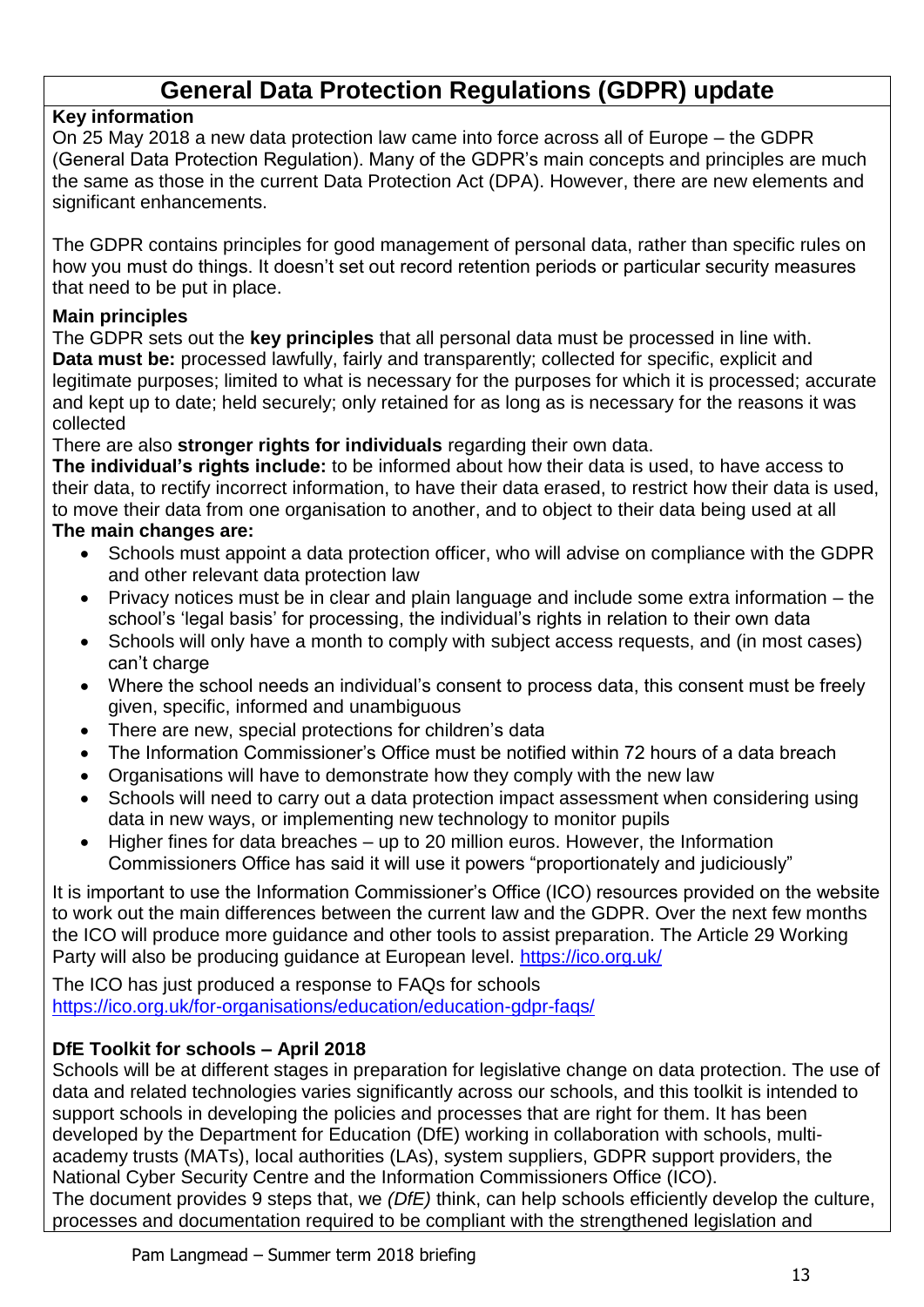effectively manage the risks associated with data management.

The 9 steps outlined a suggested sequence of activities that will enable schools to identify and monitor the use of personal data, undertake the necessary processes for auditing and assessing risk, and assist with compiling policies to ensure schools can sustain compliance. Each step is structured to provide the intended outcomes of each step, a suggested 'how to' approach, top tips, case studies, and links to the most relevant resources for that step that have been identified to date. It is important to note that this document provides tips and guidance only. It is intended to support schools draw out areas of risk. Where the term 'school' is used, multi-academy trust could equally apply where relevant, as the legal entity with the responsibility for data protection for their schools. **It does not constitute formal legal guidance**, **and as a data controller in its own right, a school is ultimately responsible for its own data protection procedures and compliance with legislation.**

- The nine steps are:
- 1 Raising awareness
- 2 Creating a high level data map
- 3 Turn your data map into a data asset register
- 4 Documenting the reasons for processing data
- 5 Documenting how long you need to retain information
- 6 Reassurance and risks
- 7 Decide on your Data Protection Officer role
- 8 Communicate with data subjects
- 9 Operationalise Data Protection and keep it living

# *New guidance from EPHA*

#### **Introduction to GDPR – 7-minute staff meeting**

This 7-minute staff meeting gives a brief guide to the GDPR, and asks staff to discuss What personal data do you gather and manage in your day to day role in school? (This will vary for different members of staff)

Do you know how to manage, store, share and dispose of that data?

Within the presentation there are detailed notes giving examples of personal data, so that staff can realise what personal data they manage.

Staff and governors need to know and understand

- What personal data they manage in school on a day to day basis
- How to manage, keep and dispose of data
- The school's procedures in relation to pupil records, email, social media, taking photos in schools, mobile technology and the school website
- When they are allowed to share information with others and how to make sure it is kept secure when shared.

This Powerpoint and handout are about the introduction of the GDPR – to develop the staff understanding of data protection and information management, follow up with the additional 7 minute staff meetings:

- Information sharing
- Data management and Information security
- Data protection principles

# **Data Protection Officer checklist**

This is adapted from the ICO website checklist. It assumes that schools are public authorities (as per the Human Rights Act) and so will need to appoint a DPO. (There has been no information to the contrary from the Public Bill Committee, despite representations from education).

# **Individuals' rights – the difference between the Data Protection Act and GDPR**

The rights that individuals have over their data in the 1998 Act are carried over to the GDPR, but in some cases these are strengthened and have been added to, as set out in this document.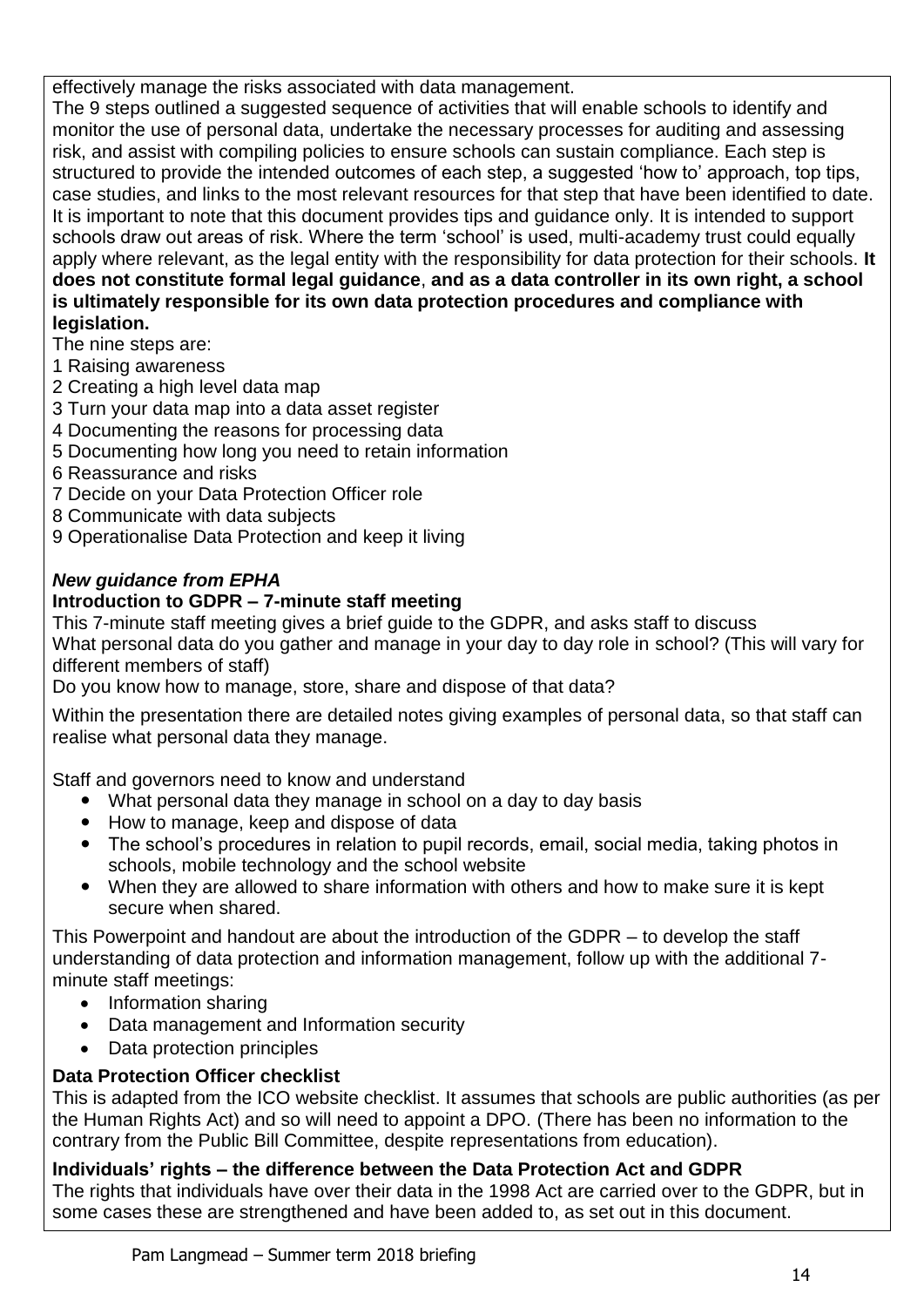You can use the ICO's helpline or 'live chat' function to ask any specific questions you have about the GDPR. ICO helpline: 0303 123 1113

**Two other useful video clips for staff training** *GDPRiS Training: GDPR Awareness for School Staff* [https://www.youtube.com/watch?v=4yPxs4D9u\\_c](https://www.youtube.com/watch?v=4yPxs4D9u_c) *GDPR for schools – introduction to GDPR* <https://www.youtube.com/watch?v=HevII3zqc44>

# **Information Sharing Protocol EYFS-KS5**

Lauri Almond (IGS) wrote out to all primary headteachers last half term with information about a data sharing protocol that needs to be signed between schools and the health providers; Provide and EPUT. This caused some confusion so the position needed to be clarified. Firstly, schools need to sign up to the [Information Sharing Protocol](http://links.govdelivery.com/track?type=click&enid=ZWFzPTEmbWFpbGluZ2lkPTIwMTgwNDE2Ljg4NDQ2MzYxJm1lc3NhZ2VpZD1NREItUFJELUJVTC0yMDE4MDQxNi44ODQ0NjM2MSZkYXRhYmFzZWlkPTEwMDEmc2VyaWFsPTE3MzE2Mzk3JmVtYWlsaWQ9cGFtQGxhbmdtZWFkLm1lLnVrJnVzZXJpZD1wYW1AbGFuZ21lYWQubWUudWsmZmw9JmV4dHJhPU11bHRpdmFyaWF0ZUlkPSYmJg==&&&104&&&http://schools.essex.gov.uk/info/News/Pages/Data-Sharing.aspx) with Provide and EPUT as it is a GDPR requirement. This will enable compliant sharing of monthly data regarding pupils starting or leaving to make sure they can access health services. The following pages on [Infolink](http://links.govdelivery.com/track?type=click&enid=ZWFzPTEmbWFpbGluZ2lkPTIwMTgwNDE2Ljg4NDQ2MzYxJm1lc3NhZ2VpZD1NREItUFJELUJVTC0yMDE4MDQxNi44ODQ0NjM2MSZkYXRhYmFzZWlkPTEwMDEmc2VyaWFsPTE3MzE2Mzk3JmVtYWlsaWQ9cGFtQGxhbmdtZWFkLm1lLnVrJnVzZXJpZD1wYW1AbGFuZ21lYWQubWUudWsmZmw9JmV4dHJhPU11bHRpdmFyaWF0ZUlkPSYmJg==&&&105&&&http://schools.essex.gov.uk/info/News/Pages/Data-Sharing.aspx) provide a full explanation but please can all primary schools ensure that they have completed section 14 of the protocol, sign and send to Provide, along with any queries to [provide.enquiries@nhs.net](mailto:provide.enquiries@nhs.net) or call them on 0300 303 9999.

# **HR GDPR guidance for schools**

HR has produced guidance for their subscribing schools. This guidance relates only to Human Resources (HR) matters. In general terms you are permitted to collect and retain information relating to staff which is necessary for the operation of the employment contract and you do not need their express consent for this, nor do you need their consent to share the information with HR (except in some cases e.g. relating to DBS and Health).

You will need to give a Privacy Statement to the person you appoint. A model has been produced by HR which you will need to amend as appropriate where indicated. You will also need to make your current staff aware of this Privacy Notice (e.g. by posting on the staff intranet), but you do not need to issue an individual Notice to each employee. Applicants for jobs will be given a Privacy Statement as part of the application process.

Whether a Maintained School or an Academy, the school is the Data Controller. You own and are responsible for any and all records relating to your staff and it is therefore essential that you keep appropriate records and that you store, process and destroy these in accordance with the Data Protection Principles and as set out in the Data Retention Schedule (available from HR). You will be in breach of the Regulations if you destroy records prematurely as well as if you keep them for longer than permitted.

# *What you need to do*

Review your personal files in line with the attached retention schedule.

Review who has access to personal files to ensure appropriate restrictions are in place as set out in the retention schedule.

•If you have archived staff files which are older than leaving date +6 years these will need to be destroyed. However you will need to filter out and retain any papers relating to safeguarding allegations, accidents at work and pensions in line with the schedule as these have longer retention periods. These may be held in paper archives or electronically.

Review any central SCR files you may have to ensure that they only contain permitted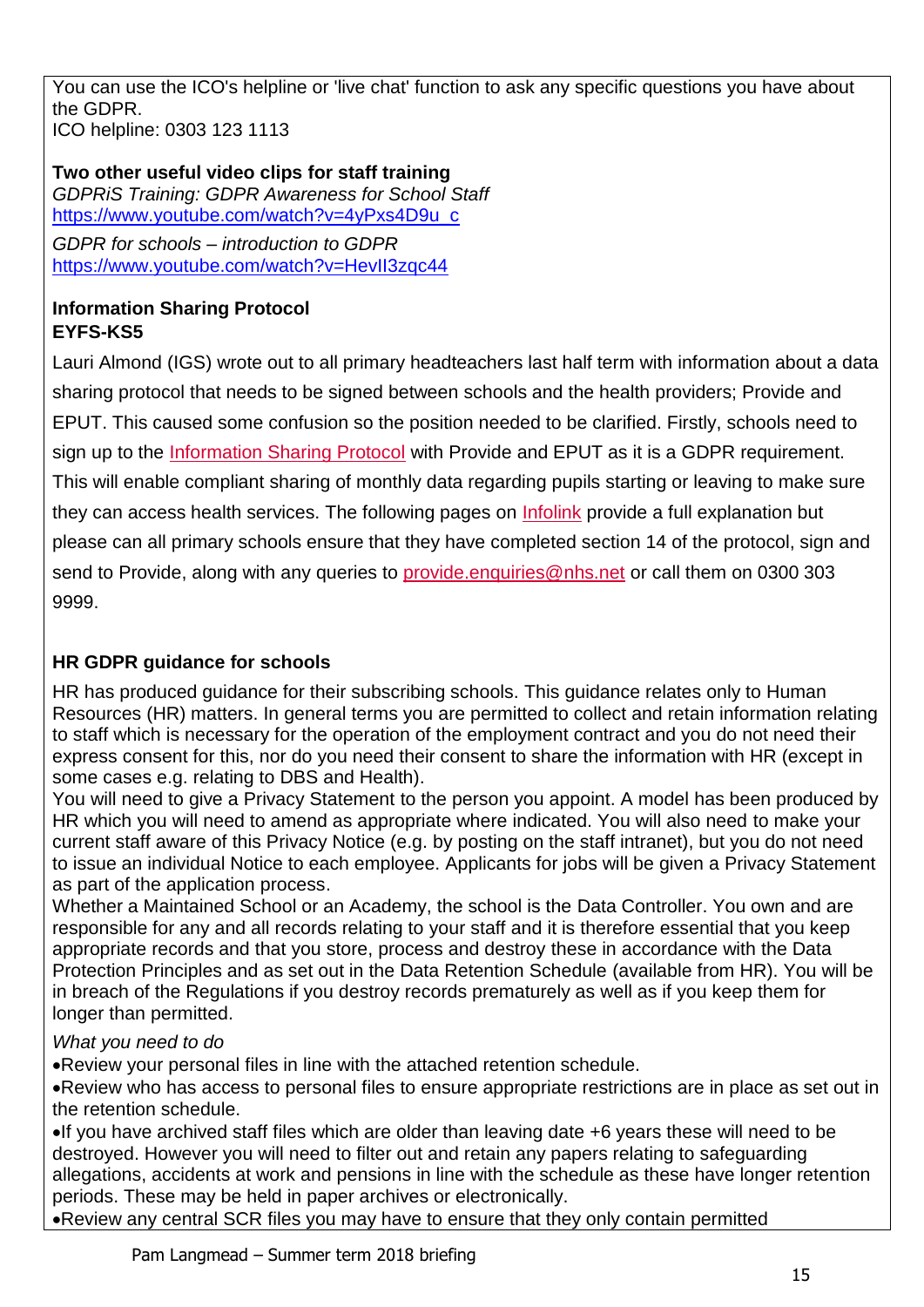information (see schedule "other individuals" section).

Complete the Privacy Statements. These will need to be in use from May 2018 and you will need to make existing staff/volunteers aware of these, and the retention schedule.

# *What else HR is doing?*

Reviewing the application form and recruitment procedures to build in appropriate GDPR requirements. Only minor changes are anticipated.

Reviewing the DBS Consent form to ensure compliance with GDPR requirements. Working through relevant model letters, forms etc. to identify any additional data protection implications and modifying any documents accordingly.

Review all policies and procedures to ensure data retention information is in accordance with requirements.

Reviewing internal HR procedures and records management to ensure compliance in accordance with our Data Processing and Retention Schedule

Schools do not need consent to retain employment records and there may just be some minor adjustments to current practice to ensure full compliance. We are also in the process of revising the standard application form and will be issuing guidance about minor adjustments to recruitment procedures shortly.

Finally, as a service provider, EES for Schools and HR are required to confirm our compliance with the GDPR. Revised Terms and Conditions will shortly be available from the HR website which will set out their compliance measures.

#### **Relevant Documents and Guidance**

- EPHA website dedicated page [https://essexprimaryheads.co.uk/info-and-documents/data](https://essexprimaryheads.co.uk/info-and-documents/data-protection/)[protection/](https://essexprimaryheads.co.uk/info-and-documents/data-protection/)
- DfE Data Protection/GDPR toolkit for schools
- ICO helpline: 0303 123 1113
- Information Commissioner's Office<https://ico.org.uk/>
- EPHA 7-minute staff meeting introduction to GDPR <https://essexprimaryheads.co.uk/info-and-documents/data-protection/> EPHA GDPR briefing paper
- GDPR readiness tracker
- Individuals' rights the difference between the Data Protection Act and GDPR
- Data Protection Officer checklist EPHA guide
- Information Management Toolkit for Schools 2016
- Information sharing advice for safeguarding practitioners March 2015
- DfE privacy notices
- <http://www.eesforschools.org/hr-latest-news/gdpr-2018>

- Download the DfE Data Protection/GDPR toolkit
- Deliver the Introduction to GDPR– EPHA 7-minute staff meeting to raise staff awareness
- Update your privacy notices
- Make sure you have a DPO appointed remember, you can change the appointed person at any time
- Complete Section 14 of the Information Sharing Protocol, sign and send to Provide
- If you are subscriber, use the information from HR to ensure that you are following GDPRcompliant procedures in relation to HR matters.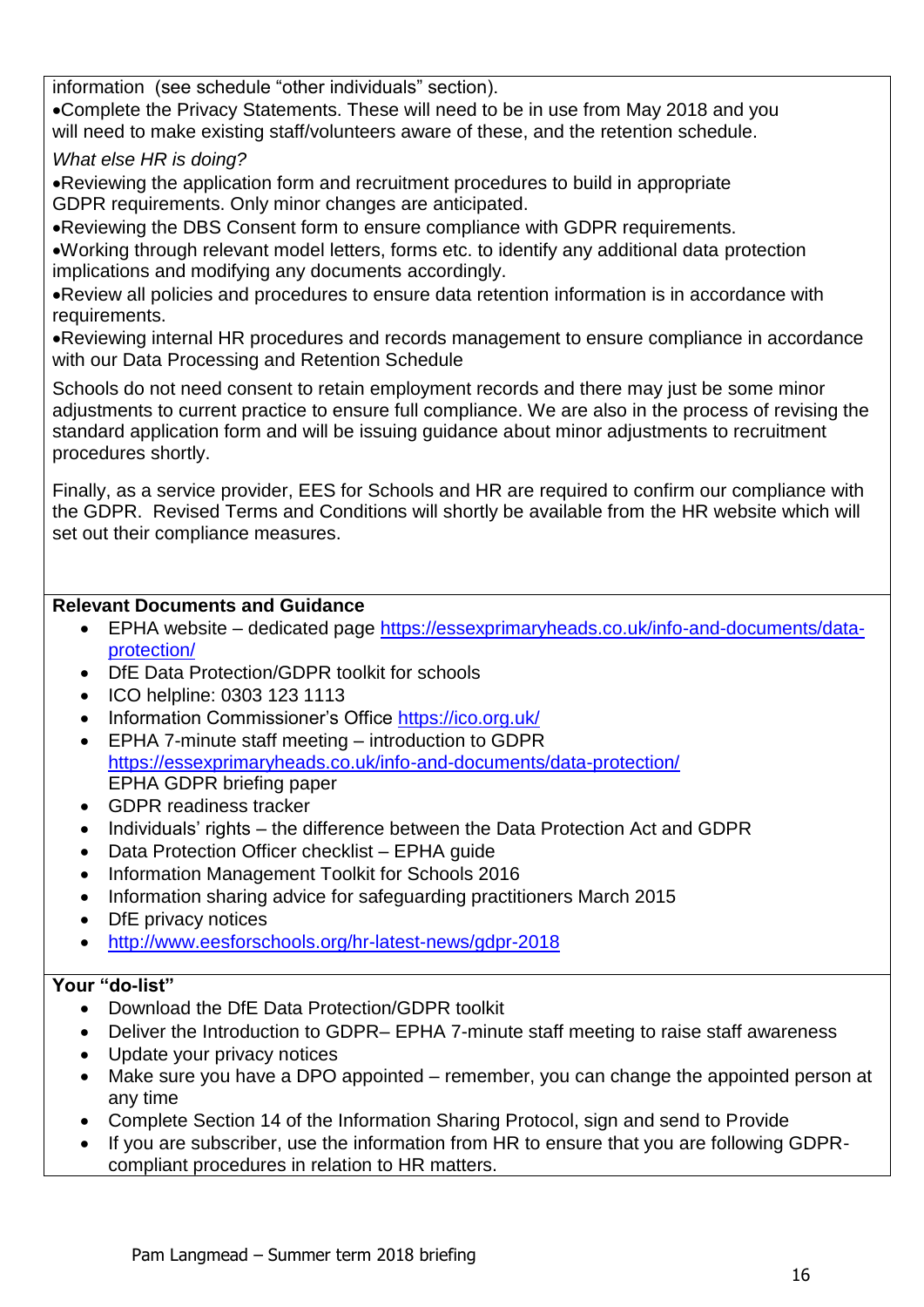# **Policies, school websites and HR information**

## **Key information**

# **EPHA has developed lists of statutory and mandatory policies for schools and academies.**

- The checklists are based on the following guidance for schools:
	- DfE statutory policies for schools (September 2014)
	- Keeping Children Safe in Education (September 2016)
	- SEND Code of Practice
	- EYFS Framework
	- Data Protection Act 1998
	- Academies Financial Handbook
	- Governance Handbook

The checklists include information about review frequency, the level of approval and additional notes. <https://essexprimaryheads.co.uk/info-and-documents/model-policies/>

## **This term you need to review and adopt:**

- Child Protection Policy new policy published April 2018
- Code of Conduct review to reduce length and make more user friendly updated by HR in February 2018
- Whistleblowing Policy updated by HR in February 2018

#### **All policies updated by HR**

As you will be aware, the General Data Protection Regulations (GDPR) will come into effect on 25th May 2018. In preparation for this, we have updated the relevant HR policies and procedures to ensure compliance with GDPR.

The following updated policies are therefore available from the HR area of the EES for Schools website:

- · Capability Procedure
- · Discipline and Dismissal Procedure
- · Equality and Diversity in Employment Policy
- · Flexible Working Policy
- · Grievance Procedure
- · Leave of Absence Policy
- · Pay Policy
- · Performance Management Procedure
- · Probation Procedure
- · Recruitment Procedure
- · Redundancy & Restructuring Procedure
- · Sickness Absence Management Procedure
- · Sabbatical Policy
- · Whistleblowing Policy

These policies will need to be re-adopted by your school, ideally before the GDPR takes effect. All policies have a summary of changes on page 2.

In most cases there are no material changes to the content of the policy/procedure with the exception of the Flexible Working Policy (where a few minor updates have been incorporated as listed on page 2) and the Sickness Absence Management Procedure (where reference to obligations in relation to disabled employees has been inserted).

We do not consider these minor changes necessitate any staff consultation, however, you should notify staff that these policies have been updated.

#### **Updated version (June 2018) of the website checklists**

I have updated the website checklists for both maintained schools and academies – available on the EPHA website.

<https://essexprimaryheads.co.uk/info-and-documents/model-policies/>

#### **Gender Pay Gap Reporting**

For clarity, this only applies to individual schools with 250 or more staff (and Multi Academy Trusts with over 250 staff across the Trust). Maintained Schools are not counted as part of the Local Authority, but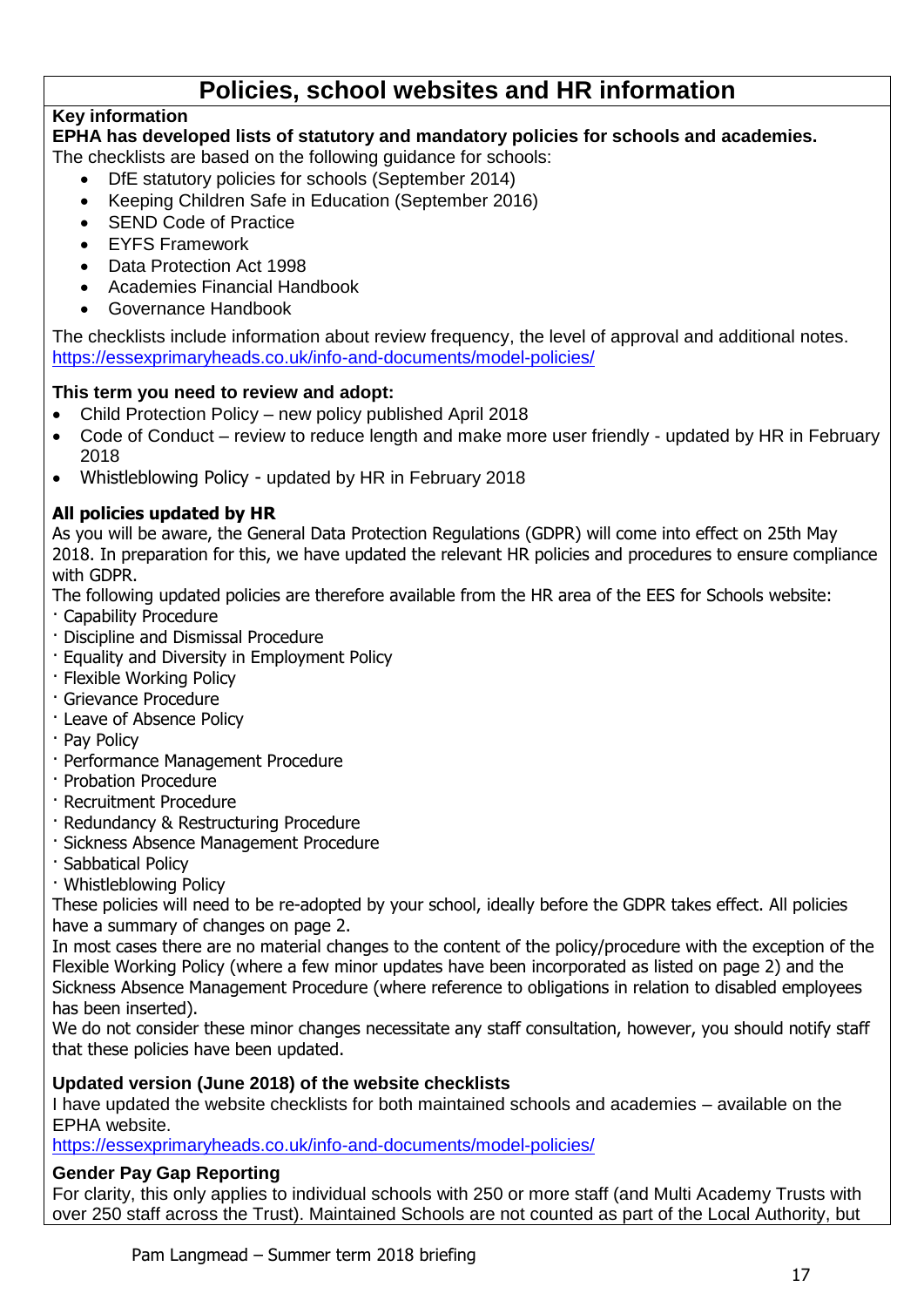as standalone 'employers' for the purposes of this legislation. We do not believe therefore that any Maintained School will meet the staff number threshold and be required to report.

The Gender Pay reporting legislation (Equality Act 2010 (Specific Duties and Public Authorities) Regulations 2017) is concerned with differences in the average earnings of men and women. There are six basic calculations to carry out and schools and Trusts will need the input of their payroll provider to obtain the data. Reporting must be published on the Academy/Trust Website and a government website by 31 March 2018 and each year thereafter.

ACAS has published guidance to assist employers to meet this duty www.acas.org.uk/genderpay. The guidance covers:

- Who counts as an employee (as this has an extended definition)
- The information that must be reported (step by step guidance)
- How to publish the results
- How to implement plans to manage any gender pay gap.

Further information on the reporting requirements is available here: <https://www.gov.uk/government/news/gender-pay-gap-reporting>

## **Local Government Pay Offer 2018-2019**

The [Local Government Pay Award](http://www.eesforschools.org/hr-latest-news/local-government-pay-proposals-2018-2019) has now been agreed for 2018 and 2019. HR will issue further guidance about the configuration of the new pay points for 2019 within the Pay Band structure in due course.

If you use Essex Payroll, they will implement any pay increases for the Local Government Service Salary Scales effective from 1 April 2018 in the May 2018 payroll as detailed below. Retrospective payments will be automatically calculated.

Employees on the National Joint Council (NJC) for Local Government Services pay scale

Essex Payroll maintains a pay scale for NJC LG Services grades and pay points that customers can elect to use to pay their support members of staff [\(click here to view April 2017 pay scales\). W](https://schools-secure.essex.gov.uk/staff/payroll/Pages/PayScalesCostCodesPositions.aspx)here the

customer elects not to use the national pay scales, staff must be transferred to annual (spot) salaries. Essex Payroll must be notified no later than 30th April 2018, before the school applies these transfers on ePayroll to ensure any record changes do not affect other linked payments.

Employees on the annual salary (spot salary) and not scale points

Increases for pay awards paid to staff on spot salaries (salary annual pay basis) are processed by the customer using the self-service application.

Essex Maintained schools must adopt the Local Government Pay offer.

Schools currently using Thurrock or Havering pay scales will be contacted by Payroll shortly.

If you do not use Essex Payroll, you will need to notify your provider of these changes.

#### **Relevant Documents and Guidance**

- EPHA website requirements checklists [https://essexprimaryheads.co.uk/info-and](https://essexprimaryheads.co.uk/info-and-documents/model-policies/)[documents/model-policies/](https://essexprimaryheads.co.uk/info-and-documents/model-policies/)
- EPHA statutory/mandatory policy checklists [https://essexprimaryheads.co.uk/info-and](https://essexprimaryheads.co.uk/info-and-documents/model-policies/)[documents/model-policies/](https://essexprimaryheads.co.uk/info-and-documents/model-policies/)
- HR list of policies for schools, academies and free schools available on the secure log in of EES [http://www.eesforschools.org](http://www.eesforschools.org/)
- DfE website requirements [https://www.gov.uk/guidance/what-maintained-schools-must-publish](https://www.gov.uk/guidance/what-maintained-schools-must-publish-online)[online](https://www.gov.uk/guidance/what-maintained-schools-must-publish-online)

- Adopt the Code of Conduct and Whistleblowing Policies updated by HR in February 2018
- Update all of your HR policies in line with GDPR
- Download the EPHA statutory/mandatory policy checklist and ensure that you are compliant
- Update Essex Payroll or your provider of the changes as a result of the Local Government Pay offer.
- Update your website in line with most recent guidance, using the checklists provided by EPHA (June 2018).
- Report your gender pay gap information if you have 250 or more staff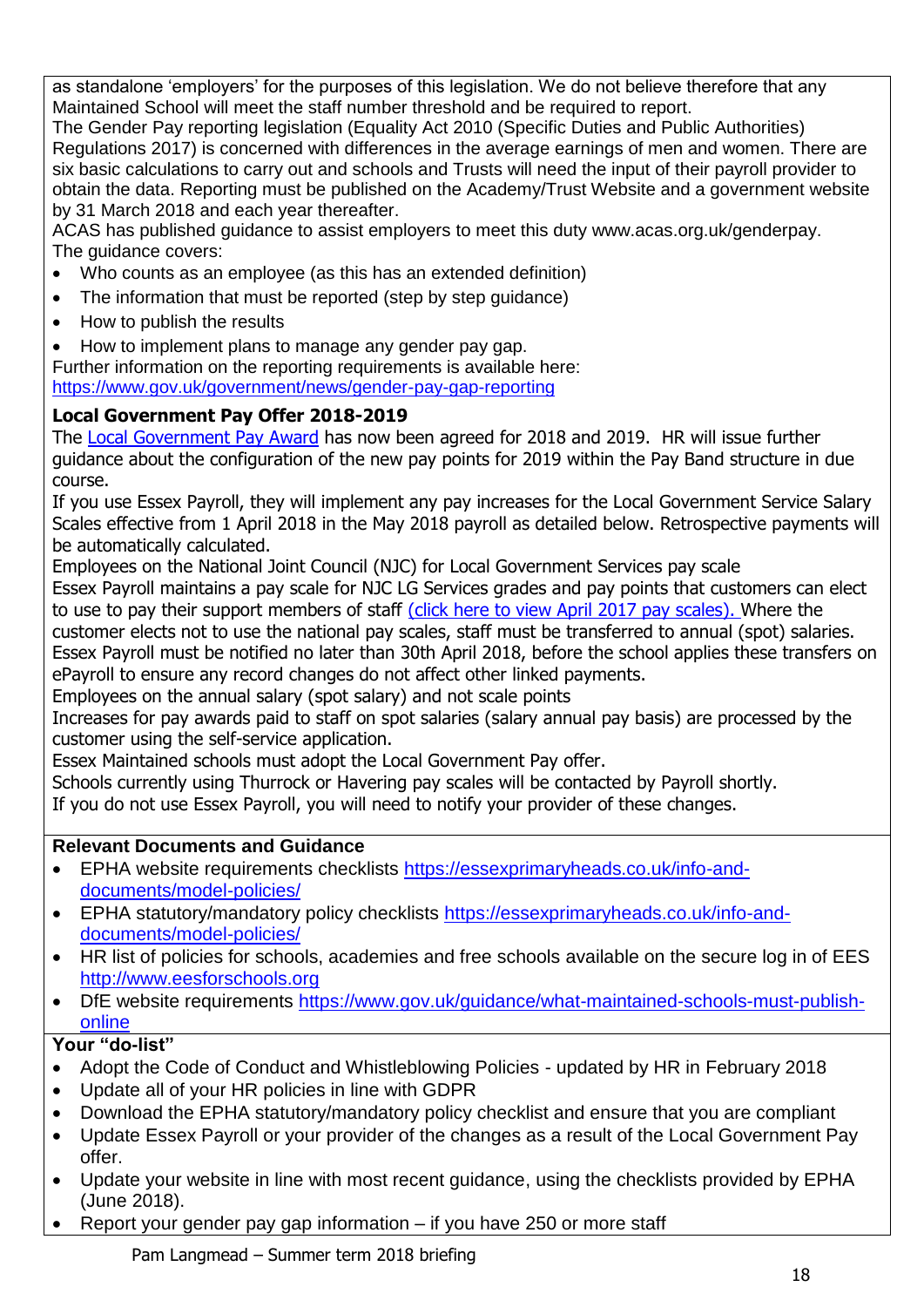# **Academies Update**

# **Key information**

#### **Academy general annual grant allocation guide: 2018 to 2019 academic year**

A guide for mainstream academies and free schools open before 1 April 2018

This operational guide helps you understand how the Education and Skills Funding Agency (ESFA) has calculated your 2018 to 2019 academic year funding.

The guide supports the general annual grant (GAG) statement. It sets out the funding an academy will receive, how ESFA has calculated it, the factors that have been applied and the source of the data used. 2018 to 2019 is a significant year for the schools funding system. For the first time the there is a national funding formula (NFF) for schools and for high needs, which has been used to allocate budgets to local authorities.

It is important to note that the NFF school-level allocations that we published in September 2017 were notional allocations only. In 2018 to 2019, local authorities have continued to set a local formula which has determined individual school and academy budgets in their authority. As in previous years, local authorities have submitted this local formula to the ESFA so that it can produce and issue academies allocation statements. The GAG statement reflects the local formula.

Key changes summarised on pages 5 and 6**.** 

#### **Information: academies budget forecast return outturn (BFRO)**

The online form for the academies budget forecast return outturn (BFRO) is now available for use. The deadline for trusts to submit their BFRO, which collects financial outturn information, is 21 May 2018.

| Remaining returns for                                 | Guidance made                                         | Online form launch date | Deadline for submission |
|-------------------------------------------------------|-------------------------------------------------------|-------------------------|-------------------------|
| 2017/18                                               | available                                             |                         |                         |
| Financial statements,<br>auditors' management letter, | 13 June 2017<br>(via Academies                        | 6 October 2017          | 31 December 2017        |
| accounts submission<br>coversheet online              | <b>Account Direction)</b>                             |                         |                         |
|                                                       |                                                       |                         |                         |
| Accounts return                                       | 1 September 2017<br>(via Academies<br>Account return) | 1 October 2017          | <b>19 January 2018</b>  |
| Budget forecast return outturn                        | 28 February 2018                                      | 19 March 2018           | 21 May 2018             |
| Budget forecast return                                | 1 June 2018                                           | 1 June 2018             | 27 July 2018            |

#### **Remaining return deadlines 2017/18**

In later years, this will also include the Land and Buildings Collection Tool (LBCT), but this has been omitted for the first year. The next LBCT will have a deadline submission date of 31 October 2018 in the 2018/19 academic year.

#### **Model Articles of Association for Academy Trusts**

Template documents with standard articles of association for different types of academy trust, updated 22 December 2017. Removed suspension clauses from the model articles.

<https://www.gov.uk/government/publications/academy-model-memorandum-and-articles-of-association>

#### **Automatic disqualification rule changes: guidance for charities**

This guidance for charities explains the changes to the automatic disqualifications rules and how to prepare for them. These take effect on the 1<sup>st</sup> of August 2018.

https://www.gov.uk/guidance/automatic-disqualification-rule-changes-guidance-for-charities

# **Relevant Documents and Guidance**

- Academies Financial Handbook 2017
- ESFA<https://www.gov.uk/government/organisations/education-and-skills-funding-agency>
- MAT2MAT Headteachers and CEOs can access these resources at *<https://www.hivelearning.com/mat2mat/> The passkey is M@T2M&T2017*
- Academies compliance documents <https://www.gov.uk/government/collections/academies-funding-payments-and-compliance>
- ESFA bulletins<https://www.gov.uk/government/collections/efa-e-bulletin>

- Ensure that returns are submitted by the required deadline dates.
- Note the changes to the automatic disqualification rules, effective from  $1<sup>st</sup>$  August.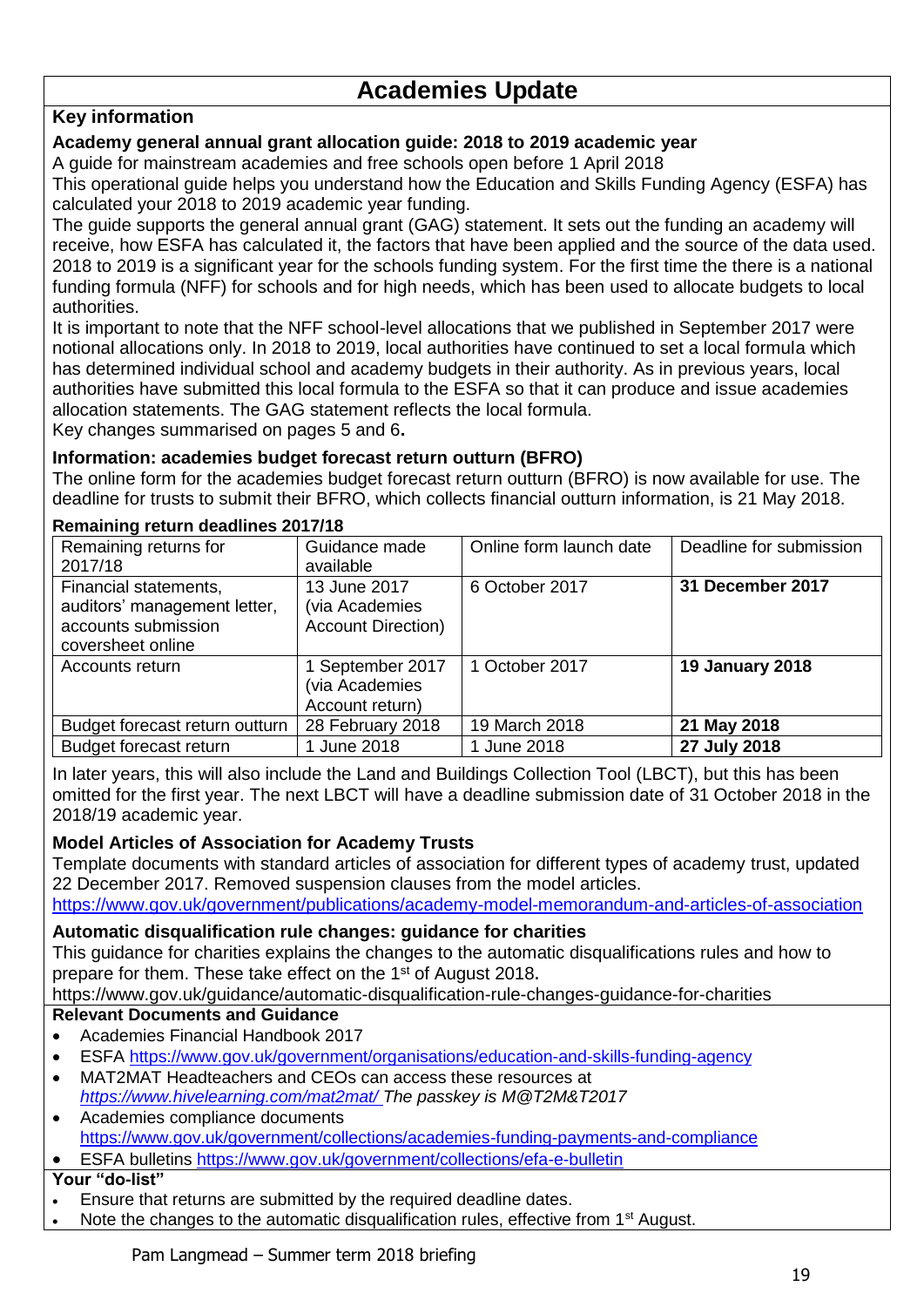# **Key information**

# **GDPR and governors**

It is very important that governing boards are putting strategies in place to meet their obligations under the GDPR (from 25th May)

*Which email account should governors use?* 

Although there is no statutory guidance indicating which email accounts governors should use when discussing governing board business, there are a number of risks associated with using personal email accounts, such as the following:

- Accessibility of emails
- Maintaining confidentiality
- Security of emails

Using personal emails also affect the reputation of the school as it appears unprofessional and, as such, may affect the way in which the governing board is viewed by others.

Governors should also avoid using joint email accounts, such as ones that they share with a spouse, as this could lead to a breach of confidentiality; the business of the governing board should not be shared with any other persons than those necessary.

As a method of good practice, members of the governing board should use school-based email accounts which are able to be monitored by the designated member of staff, usually the e-safety coordinator, who can ensure that these are secure and are not accessible by others.

There are a number of benefits to using a school-based email address for governing board business, including:

- Governors will not have to give out their personal or work email addresses, which will help to protect their online privacy
- School-based email addresses can help to protect confidential information by ensuring that their accounts are not accessible by others and that a high level of security is maintained at all times
- Governors can be asked to sign the school's Accessible Use Agreement to ensure that they agree to the terms of use for the account, including what can be discussed and how.

In addition, schools could employ the following security measures to ensure that it is only governors who have access to information sent in emails (particularly confidential items), such as:

- Encrypting emails this can be changed according to the sensitivity of the email
- Adding password protection on documents emailed to governors

Governors may decide to circulate their minutes by email; however, when doing so, they should ensure that appropriate security measures are applied.

- Consider whether the content of the email should be encrypted or password-protected you can apply different levels of encryption depending on the sensitivity and importance of the email.
- Ensure that you always select the right recipients and check the email addresses are correct before sending.
- Ensure that when sending emails in which you would like to include other recipients, you blind carbon copy (BCC) rather than carbon copy (CC), so that their addresses are not revealed to the main recipient.
- Take extra care when using group email addresses always check who is in the group and be sure that you want to send the email to all those in the group.
- Check the recipient's email security before sending sending sensitive emails from a secure to an insecure server means that the security of the email will be compromised.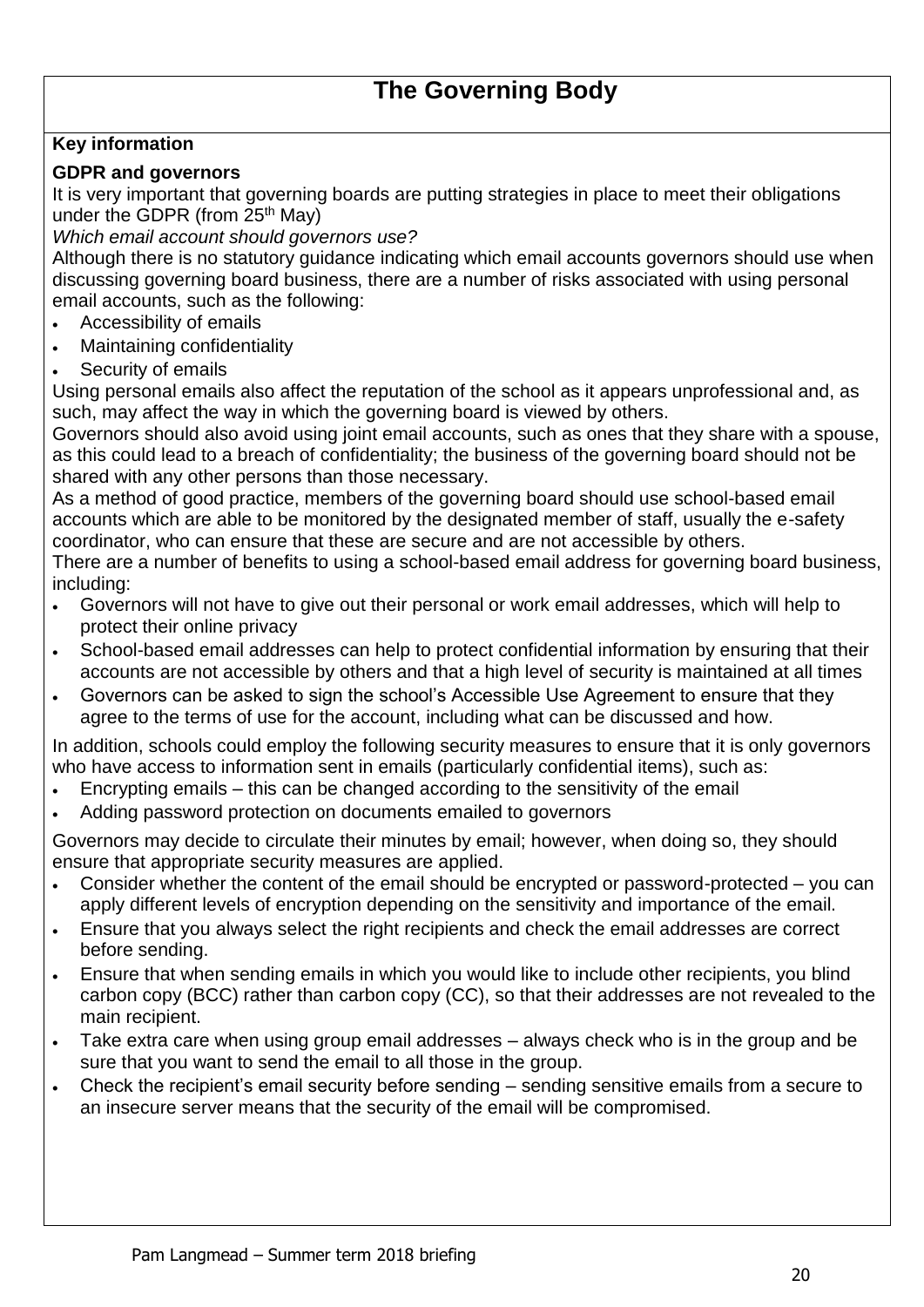# **Extract from the DfE Data Protection Toolkit April 2018**

### In addition to staff training, **awareness for governors and MAT trustees** should focus on the following areas:

- That the ultimate responsibility for compliance sits with governors and trustees.
- School governors will also have an oversight role in making sure their school has good network security to keep the personal data they hold protected. This should also include having a business continuity plan in place that has cyber resilience as a consideration.
- That the new legislation moves schools from being required to 'comply' with data protection, to being required to 'demonstrate' compliance with legislation.
- To actively demonstrate compliance, schools need to document all their assets of personal data and ensure they are being appropriately managed and secured.
- Preparation requires a thorough 'audit' or 'housekeeping' exercise on current data processes that should already be in place in relation to the Data Protection Act. In particular, it is likely that data retention policies need more consideration.
- Following the data audit, an assessment of risks to data protection that will be considered by the school to be high or medium should be maintained. Schools should clearly identify what these risks are and how they are being addressed. This could include identifying any shortcomings in the school's network security infrastructure and keeping IT security policies up to date. This should be documented as evidence towards compliance.
- Schools need to review how they communicate their use of data with pupils/parents, and the rights of data subjects, with clear explanations regarding the strengthened rights (including Subject Access Requests (SARs)). Schools need to have agreed procedures for dealing with SARs.
- A need to appoint a Data Protection Officer who has the ear of governors (and vice versa) and is somewhat distanced from the management structure that develops and maintains data policies. (Step 7 has more information).
- A review of data protection policies in light of any changes to procedures and processes arising from the data audit and risk management.
- Reviewing data protection is an ongoing process requiring the whole school to be continually mindful of their responsibilities. Formally scheduling an annual review of current practice through an internal or external audit may be something schools wish to consider.

## **Relevant Documents and Guidance**

- "Get information about schools"<https://www.get-information-schools.service.gov.uk/>
- National Governors Association<http://www.nga.org.uk/Home.aspx>

- Access the new information system for schools –and check and update yours if necessary.
- Consider the security of communication to and from governors to increase data protection
- Encourage your governors and clerk to attend training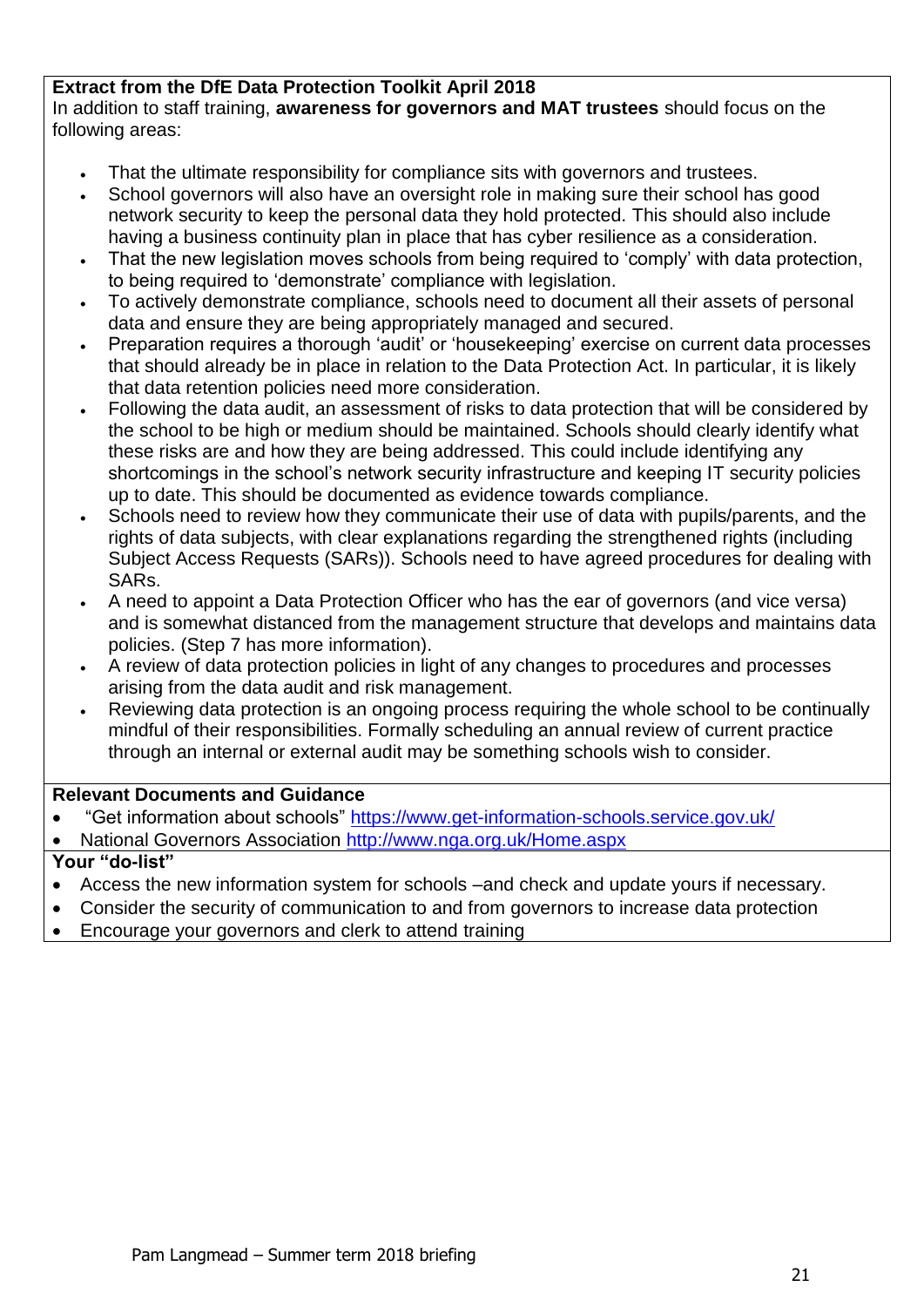# **The Local Authority**

#### **Key information**

**Dave Hill, Executive Director for Social Care and Education, leaves Essex on 4 May, to move to Surrey County Council.** Helen Lincoln, who is now the statutory Director of Children's Services, will now step into the role of overseeing the Education portfolio, line managing and working closely with Clare Kershaw as Director of Education.

#### **Proposed sale of EES**

A recommendation has been made to sell Essex Education Services (EES) via a competitive auction process, which includes the disposal of the asset, liabilities and contracts of EES. On 22<sup>nd</sup> May, the Cabinet made the decision to proceed with the sale, although this decision was called in for a number of days. The sale includes the disposal of a number of services:

- **Target Tracker**
- Education Finance Support
- Support for Governors
- Clerking Agency
- Schools HR
- Professional development
- Educational Visits

EES manages Essex Outdoors and Initial Teacher Training which are branded within EES and recruitment advertising. The recommendation is that the management of these services will be transferred to other Council services.

In addition other services in ECC use EES resources to support invoicing and marketing their traded services to schools (Essex Legal Services, Health and Safety, Early Years). This will cease after the transition agreement period when the new company can decide to offer this service to the Council if still required. This may impact on other council services in terms of maintaining market share and retaining customers. However, EES may decide to compete against ECC services and offer these services. *EPHA has particular concerns about the sale of Schools HR and has met with Councillor Ray Gooding to discuss the proposed sale. Please send your comments and concerns to Pam to be sent on to Councillor Gooding.*

#### **Education Team Restructure**

The next stage of the education restructure is in part driven by a new ECC strategy and also the need for the Council to save further funding (there is still a £30m gap). There has been a restructure of the whole education team aimed at re-configuring services within quadrants, to work around schools. Four Education teams – one per quadrant – will include the following services:

- Statutory Assessment Service
- Education Psychology
- Specialist Teacher Service
- School Improvement
- Early Years and Childcare
- School Attendance
- Alternative education

#### **Quadrant Teams – appointments so far – implemented from 16 April 2018**

\* Acting up or Interim

#### **South**

Assistant Director – Lisa Fergus 07557 167962 Head of Education and Early Years – Maz Norman\* SEND Quadrant Manager – Kerry Howard\* **Mid** Assistant Director – Elizabeth Cornish 07500 990353 Head of Education and Early Years – Alison Fiala 07768 537487 SEND Quadrant Manager – Tony Sale **West**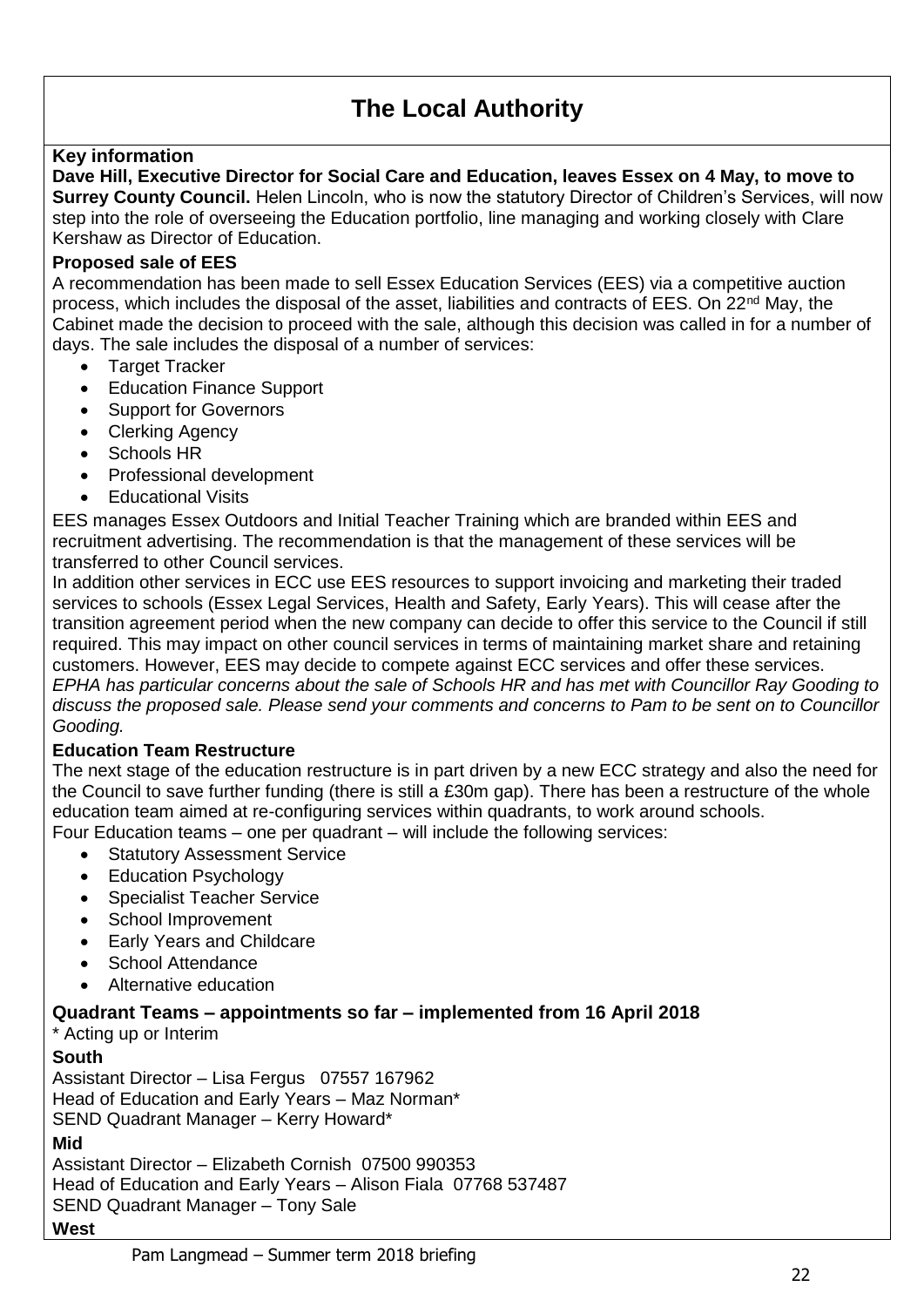Assistant Director – Nicola Woolf 07872 869522 Head of Education and Early Years – Vacant SEND Quadrant Manager – Chris O'Nions

## **North East**

Assistant Director – Philippa Holliday (starts in September) Head of Education and Early Years – Lyn Wright 07747638848 SEND Quadrant Manager – Ros Somerville

### **Specialist Education Services**

Head of Specialist Education Services – Michael O'Brien Virtual School Head – Gareth Williams-Jones\* Education Access Manager – Simon Carpenter\* Schools Safeguarding Manager – Jo Barclay SENDIASS Manager – Clare Woodcock

## **Strategy, Planning and Performance**

Head of Strategy, Planning and Performance – Anita Kemp Workforce Development and Performance – Heather Faulkner Systems and Intelligence Manager – Emma Toublic Early Years Sufficiency and Sustainability – Carolyn Terry School Readiness Manager – Liz Norton

#### **SEND Strategy and Innovation**

Head of SEND Strategy and Innovation – Ralph Holloway SEND Operations Leader – Helen Wall SEND Tribunal Team Manager – Kate Harvey SEND Development Leader – Kate Martin / Candice Thompson\* SEND School Effectiveness Leader – Ruth Sturdy

## **Healthy Schools Benchmarking tool - updated Spring 2018**

The benchmarking tool offers a point of reference for self evaluation. It is intended that schools and other establishments will use it to help:

judge the quality of their current provision for children and young people's health and well-being; identify any shortcomings that need to be addressed and priorities for further development. For revalidation purposes schools are asked to confirm that provision in all sections is satisfactory or better, by highlighting the tool and submitting it and the signed summary sheet every two years. For more information contact Carol Partington [Carol.Partington@essex.gov.uk](mailto:Carol.Partington@essex.gov.uk)

#### **Essex SEN Survey**

Schools may be contacted by parents to discuss the SEN status of their child on the back of the Essex SEN Survey that is currently live. ECC is currently surveying about 8000 parents of pupils with SEN (SEN support and statements/EHCPs), exploring their satisfaction with SEN provision across Education, Social Care and Health. Anonymous findings will inform the High Needs Block review. The survey is run by QA research and sample details were taken from the January 2017 school census.

For further information, please contact Notty Stone, Analyst in the Education Intelligence Team on [notty.stone@essex.gov.uk](mailto:notty.stone@essex.gov.uk)

The Education & Skills Funding Agency (ESFA) have initiated the **Asbestos Management Assurance Process (AMAP) 2018**. Essex County Council have been asked to arrange for Community and Voluntary Controlled schools to enter information about asbestos to a questionnaire on the AMAP website. Academies, Free Schools, Voluntary Aided schools and Foundation schools are being contacted directly by the ESFA. This task is important as this is an official data return which will be used to advise government.

You may delegate this task to your School Business Officer or other suitable person. You retain responsibility for the information provided though. All schools are expected to complete the Asbestos Management Assurance Process by **12:00 midday, on Friday 1 June.** You will need your asbestos management file when you complete this. As long as you have your asbestos management file available and you use the guide, the questions should take less than an hour. ECC has written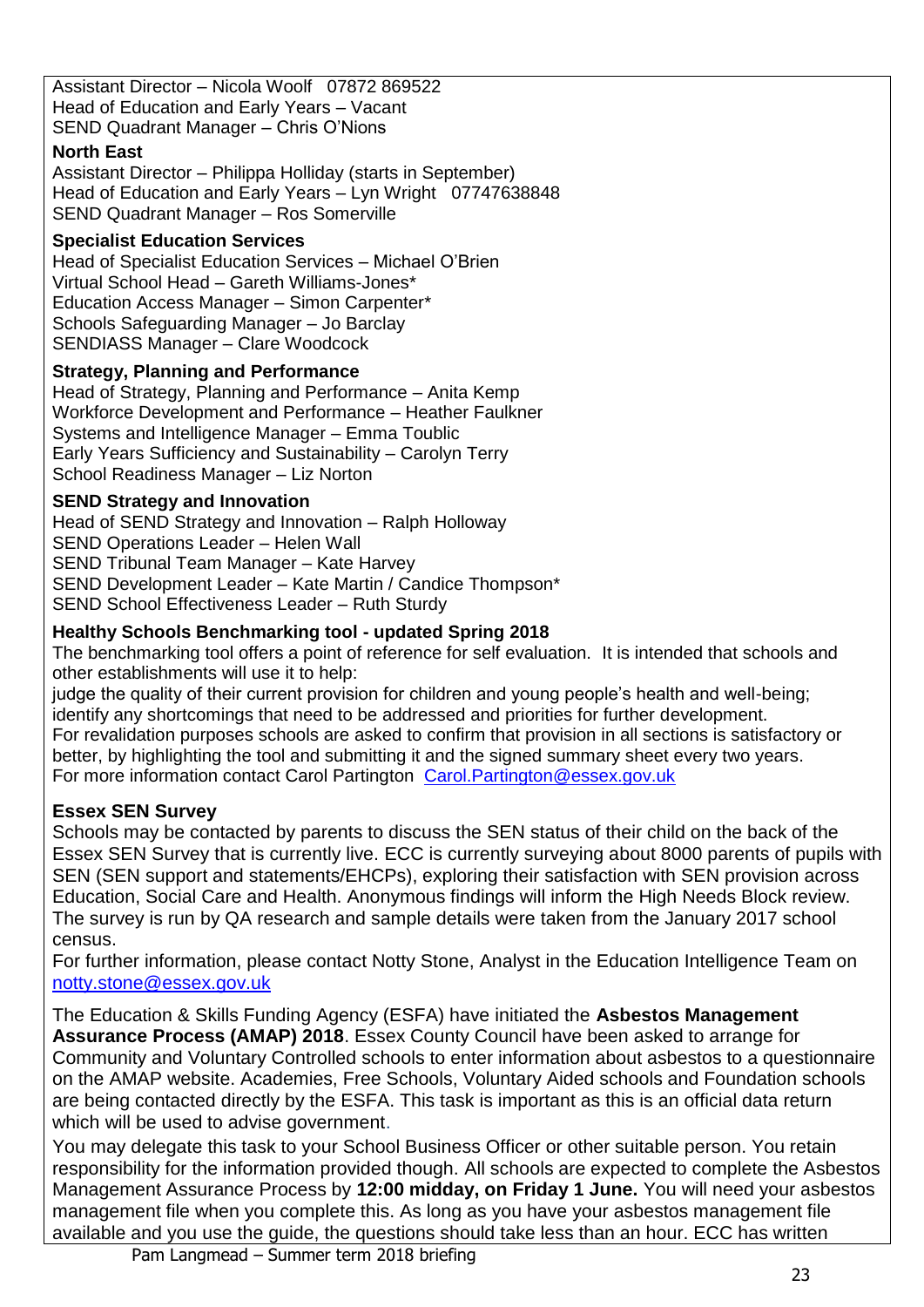guidance to help you to complete this task which is attached to this email. It is also available on the Health and Safety pages of [Essex School Infolink](https://schools-secure.essex.gov.uk/admin/hs/Secure/SF/Pages/Asbestos-Management-Assurance-Process-(AMAP)-2018.aspx) (secure login so if you need a password reminder, email [Password.EIM@essex.gov.uk\)](mailto:Password.EIM@essex.gov.uk). Please do read the guidance as there are some points in the process that we believe required the clarification found in the guidance. Some of these questions are similar to the those in 2017/18 HISM questionnaire.

You will be asked what type of school building you have. Attached to this email is a list of how ECC records show each school in Essex is constructed. Please use it to find your school and enter the percentage (last column) of each construction type for your school. If you feel the records are wrong, please enter information you believe is more accurate – and let me know so I can adjust ECC records.

The link to the website is:

[https://onlinecollections.des.fasst.org.uk/onlinecollections\\_ns/EnterCredentials.jsp](https://onlinecollections.des.fasst.org.uk/onlinecollections_ns/EnterCredentials.jsp)

The information required to log in to the website is:

- The schools normal unique six digit URN (available here: [https://get-information](https://get-information-schools.service.gov.uk/)[schools.service.gov.uk/\)](https://get-information-schools.service.gov.uk/)
- AMAP Code: AMAP\_77528 161A53C3

#### **LA priorities for the year**

*Inclusive Essex – securing positive outcomes for all through partnership working.* **1. SEND:**

- **2. Establish a School-led Improvement System across the county.**
- **3. Outcomes for vulnerable children, particularly disadvantaged**
- **4. Ensuring there are sufficient school places in Essex.**
- **5. All schools to be judged good or better.**
- **6. Teacher recruitment and retention.**

Nicola Woolf has taken over the responsibility for the Recruitment and Retention Strategy Group following Graham Lancaster's retirement. One of the recent tasks for the group was the development of a "workload charter" for Essex, in an attempt to support the retention of teachers and staff in schools. A number of clusters/partnerships are running 2:4 groups – supporting teachers who are early in their career. There is some funding available for clusters setting these up – contact Pam for more information.

#### **Relevant Documents and Guidance**

- Education Essex weekly newsletter
- Information about the new School Effectiveness Team structure http://schools.essex.gov.uk/info/director/Pages/default.aspx

- Send your comments about the proposed sale of EES to Pam Langmead
- Complete the Asbestos Management Assurance Process questionnaire by 1 June
- Download the updated Healthy Schools Benchmarking tool
- Attend the termly headteachers' meetings to be kept up to date on LA plans, strategy and information
- Make sure you read/see Education Essex each week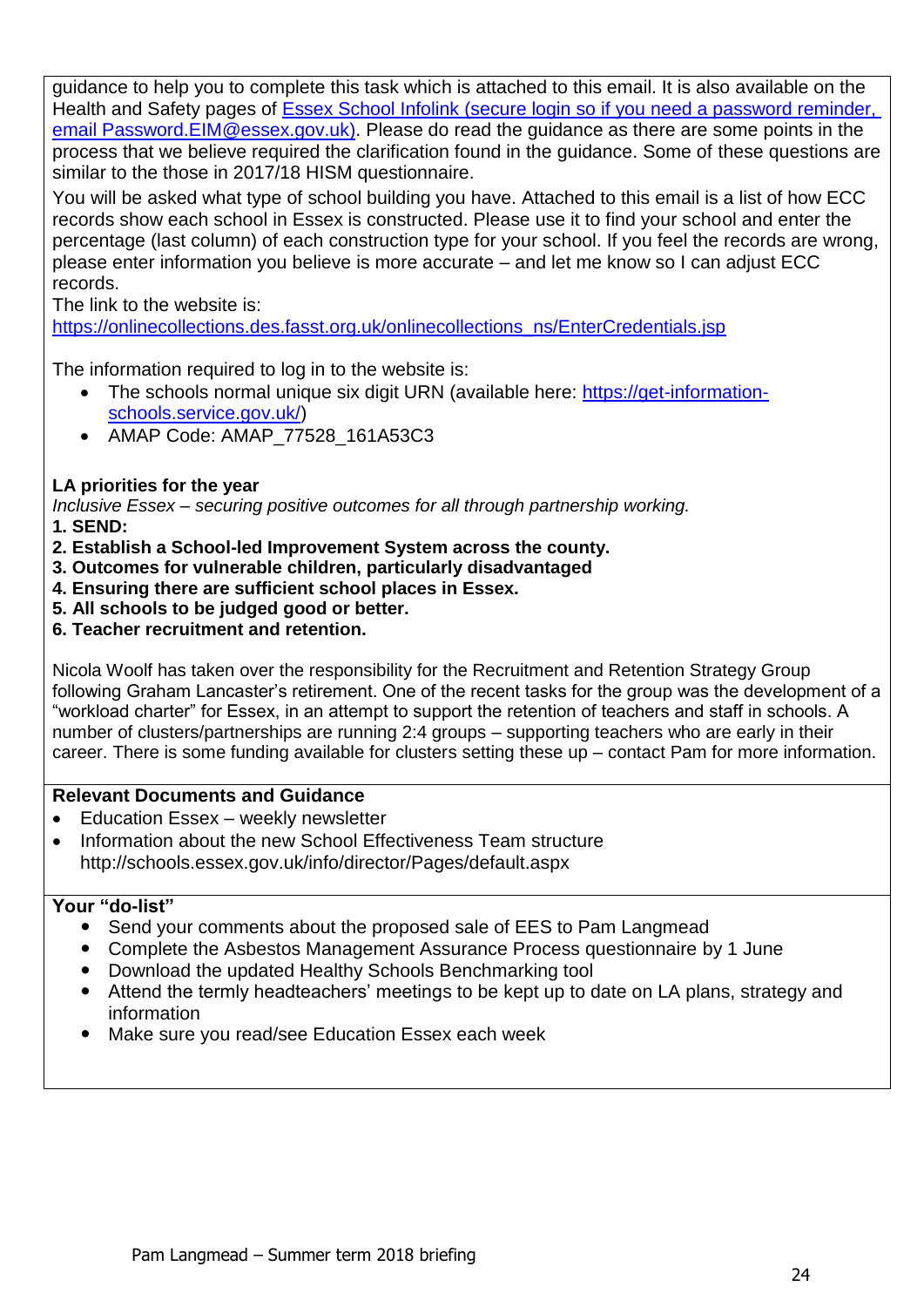# **EPHA events and dates**

#### **Key information**

According to my information so far, 6 primary schools in Essex have new headteachers this term. 1 of them in South

Terry Flitman Wickford Infant School – interim headteacher in the summer term until conversion to primary in September

| 3 of them in West                              |                                          |
|------------------------------------------------|------------------------------------------|
| Dale Bateman                                   | Coopersale and Theydon Garnon CE Primary |
| Dr Kate Tether                                 | Newport Primary (Interim summer term)    |
| Barbara Young                                  | St Mary's CE Primary, Stansted           |
| $\Omega$ of the second Microflex $\Gamma$ sets |                                          |

2 of them in North East. Richard Cranfield Heathlands CE Primary (Acting)

Jennifer Dignum Montgomery Juniors (Acting)

**EPHA meetings 2018 -19** 

#### **County EPHA Annual General Meeting**

Thursday 11 October 2018 Chelmsford City Football Club

#### **Mid EPHA - Chelmsford City Football Club, CM1 2EH**

Thursday 21 June 2018 Wednesday 14 November 2018 Thursday 14 March 2019 Thursday 20 June 2019

#### **South EPHA – Holiday Inn, Basildon, SS14 3DG**

Wednesday 13 June 2018 Thursday 8 November 2018 Thursday 7 March 2019 Thursday 13 June 2019

#### **West EPHA – Weston Homes Business Centre, Takeley, CM22 6PU**

Wednesday 20 June 2018 Wednesday 14 November 2018 Wednesday 13 March 2019 Wednesday 19 June 2019

#### **North East EPHA - Weston Community Homes Stadium, Colchester CO4 5UP**

Thursday 14 June 2018 Wednesday 7 November 2018 Wednesday 6 March 2016 Wednesday 12 June 2019

#### **EPHA Primary Headteachers' Support Directory**

The document can be found on the EPHA website at [https://essexprimaryheads.co.uk/info-and](https://essexprimaryheads.co.uk/info-and-documents/welcome-pack/)[documents/welcome-pack/](https://essexprimaryheads.co.uk/info-and-documents/welcome-pack/)

#### **Conferences**

Deputy Headteachers' conference – Friday 5 October 2018 Headteachers' conference – Friday 22 March 2019 – Stock Brook Country Club

The **2018/19 EPHA funding contribution** has been paid directly from the DSG – therefore there will be no need to collect subscriptions from schools this year.

#### **Relevant Documents and Guidance**

- EPHA website [www.essexprimaryheads.co.uk](http://www.essexprimaryheads.co.uk/)
- What headteachers get in return for their EPHA contribution 2018/19 https://essexprimaryheads.co.uk/about/constitution-and-finance/
- EPHA Headteachers' Support Directory